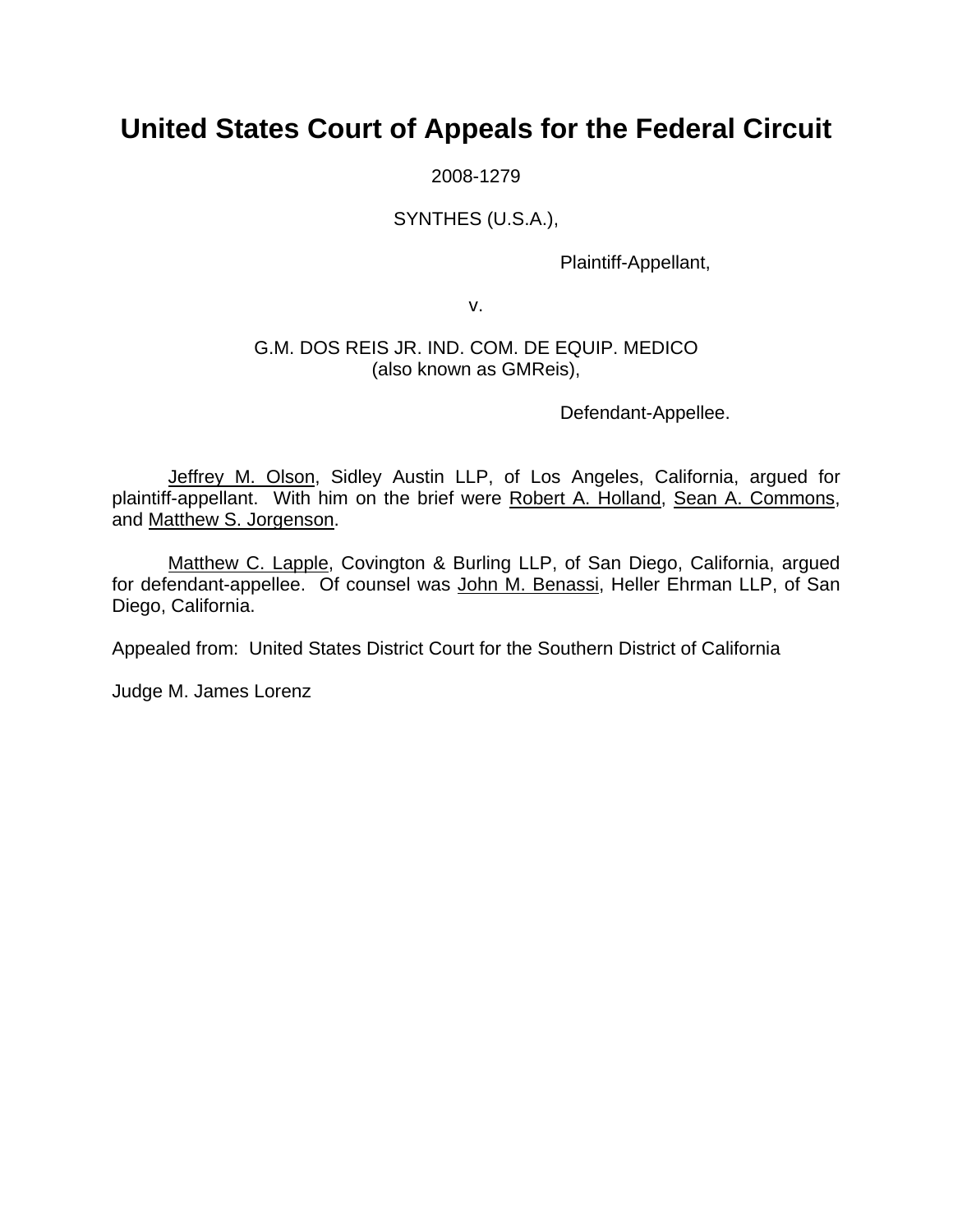# **United States Court of Appeals for the Federal Circuit**

2008-1279

### SYNTHES (U.S.A.),

Plaintiff-Appellant,

v.

G.M. DOS REIS JR. IND. COM. DE EQUIP. MEDICO (also known as GMReis),

Defendant-Appellee.

Appeal from the United States District Court for the Southern District of California in case no. 07-CV-309, Judge M. James Lorenz.

\_\_\_\_\_\_\_\_\_\_\_\_\_\_\_\_\_\_\_\_\_\_\_\_\_

\_\_\_\_\_\_\_\_\_\_\_\_\_\_\_\_\_\_\_\_\_\_\_\_\_

DECIDED: April 17, 2009

Before SCHALL, FRIEDMAN, and BRYSON, Circuit Judges.

SCHALL, Circuit Judge.

Synthes (U.S.A.) ("Synthes") appeals the final judgment of the United States District Court for the Southern District of California dismissing without prejudice its suit for patent infringement against G.M. dos Reis Jr. Ind. Com de Equip. Medico ("GMReis"). Synthes (U.S.A.) v. G.M. dos Reis Jr. Ind. Com. de Equip. Medico, No. 07- CV-309-L(AJB), 2008 WL 789925 (S.D. Cal. Mar. 21, 2008). The court dismissed Synthes's suit after it determined that it lacked personal jurisdiction over GMReis. For the reasons set forth in this opinion, we hold that the district court does have personal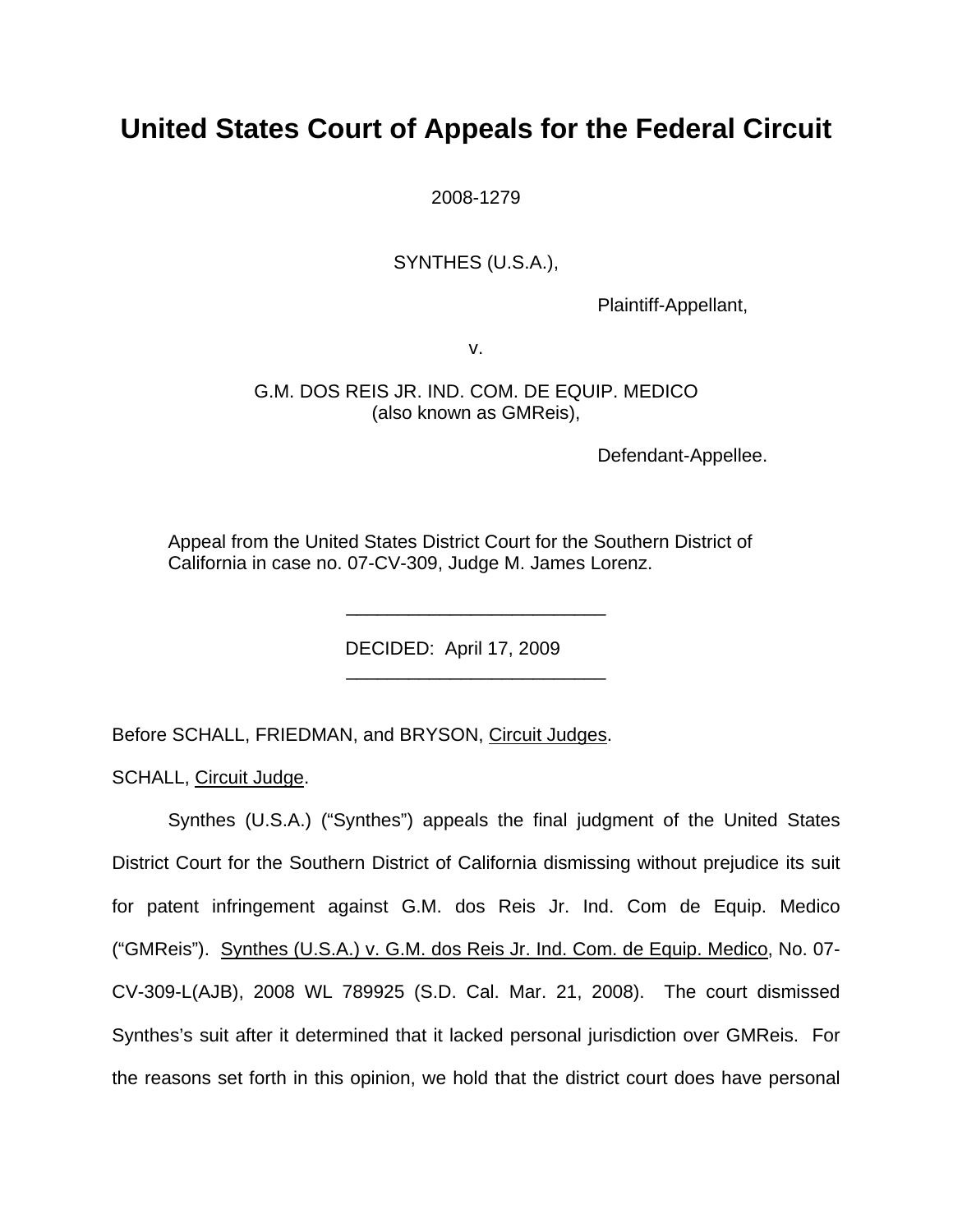jurisdiction over GMReis. We therefore reverse the court's judgment and remand the case to the court for further proceedings.

#### **BACKGROUND**

I.

Synthes is a global medical-device company, with its principal place of business in Pennsylvania. It develops, produces, and markets instruments and implants, including bone plates, for the surgical fixation, correction, and regeneration of the human skeleton. Synthes is the assignee of United States Patent No. 7,128,744 ("the '744 patent"), which is directed to "a bone plating system and method for fracture fixation of bone." '744 patent, Abstract (filed Sept. 22, 2003). GMReis is a Brazilian corporation, with its headquarters in that country. It designs, manufactures, and markets orthopedic and neurological medical devices, including bone plates.

From February 14–16, 2007, the Chief Executive Officer of GMReis, Geraldo Marins dos Reis, Jr., and a GMReis employee, Jose Luis Landa Lecumberri, represented GMReis at the 2007 American Association of Orthopaedic Surgeons Annual Meeting ("AAOS Meeting" or "AAOS trade show") in San Diego, California. At GMReis's booth, Mr. dos Reis and Mr. Lecumberri displayed, among other things, samples of five locking bone plates.<sup>[1](#page-2-0)</sup>

At the AAOS trade show, Synthes served Mr. dos Reis and Mr. Lecumberri with a summons and complaint. The complaint consisted of a single count: "GMReis has been and still is making, using, offering for sale, and/or importing into the United States

<span id="page-2-0"></span> <sup>1</sup>  $1$  Locking bone plates are implantable devices with "locking holes" that accommodate "locking screws," which secure bone to plate at a fixed angular relationship. See, e.g., '744 patent, Abstract. They are used to immobilize bones or bone fragments to promote healing of fractures. Id.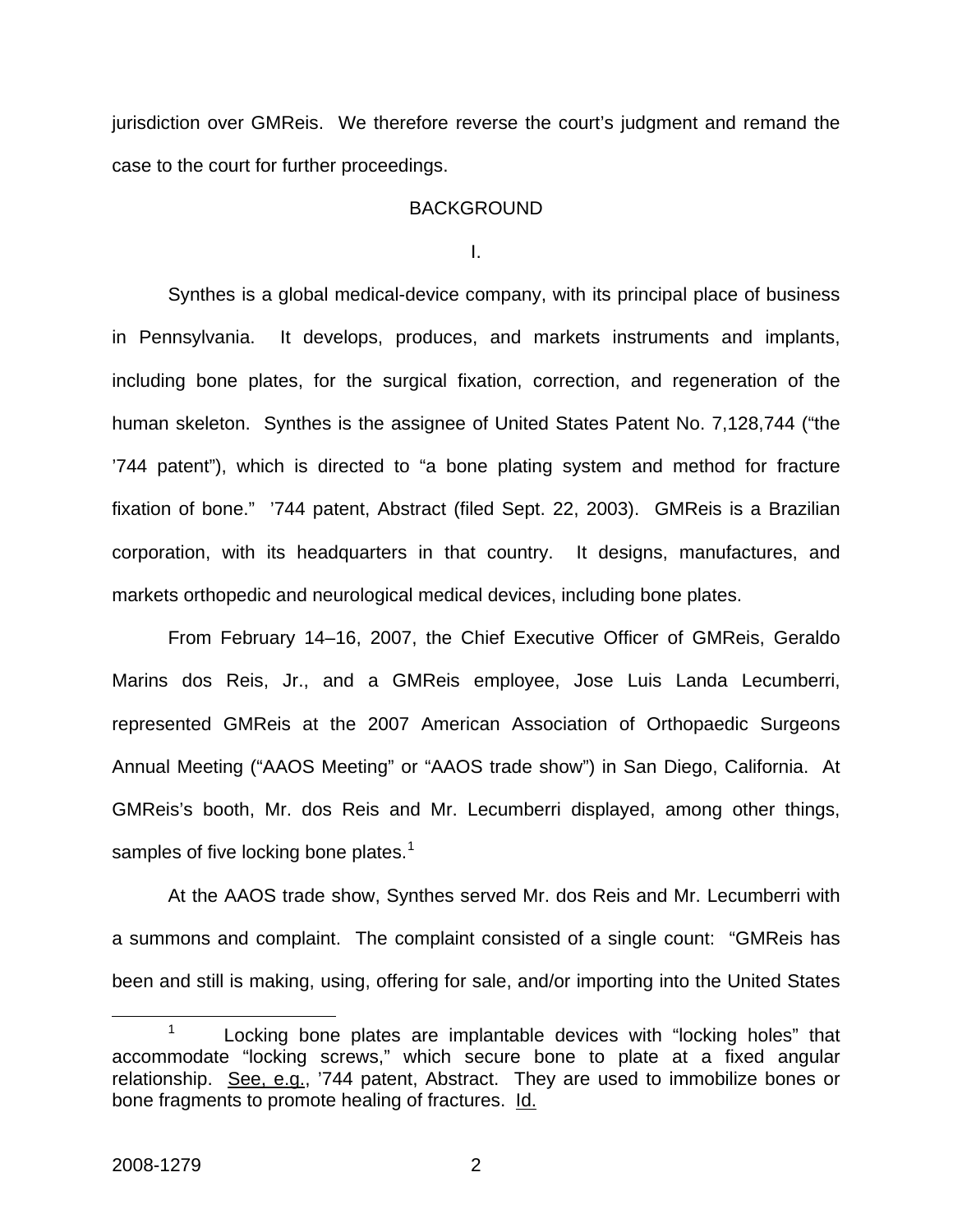products, systems, and/or apparatuses that infringe the '744 Patent, all in violation of 35 U.S.C. § 271." (Compl. 2, ¶ 12.) Section 271 provides that "whoever without authority makes, uses, offers to sell, or sells any patented invention, within the United States or imports into the United States any patented invention during the term of the patent therefor, infringes the patent." 35 U.S.C. § 271(a) (2006).

Synthes pleaded that GMReis was subject to personal jurisdiction in the Southern District of California because it had "imported into the United States and/or offered to sell locking plates that infringe Synthes' patent rights [and had] displayed said locking plates at the 2007 [AAOS] Annual Meeting in San Diego, California for the purpose of generating interest in infringing products to the commercial detriment of [Synthes]." (Compl. 1, ¶ 1.) Synthes alleged that, as a result of GMReis's activities, it suffered and continued to suffer damages, including "impairment of the value of the '744 Patent." (Compl. 3, ¶ 13.) Synthes requested that the district court enter judgment that GMReis infringed the '744 patent and that it enjoin GMReis from infringing activity. (Compl. 3, ¶ 1–2.)

On April 6, 2007, GMReis moved to dismiss Synthes's complaint for lack of personal jurisdiction under Fed. R. Civ. P. 12(b)(2). In its memorandum accompanying the motion to dismiss, GMReis admitted that it attended the 2007 AAOS Meeting as part of its international sales effort. It contended, however, that it was not subject to general personal jurisdiction in California because it did not have "continuous and systematic" contacts with California. It also contended that it was not subject to specific personal jurisdiction because it had not performed any act that would constitute patent infringement. Specifically, GMReis asserted that it never made any offer for sale of the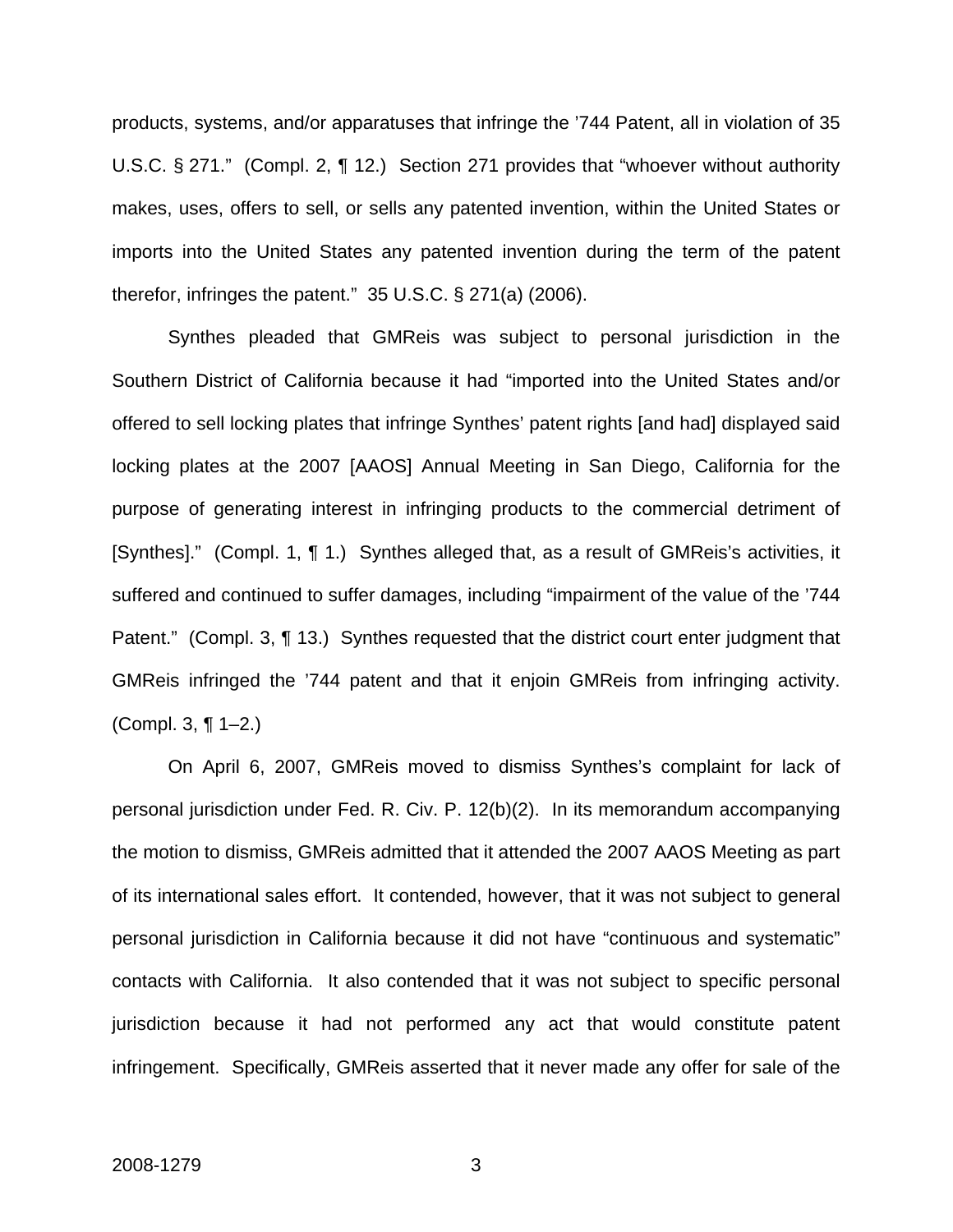accused product in the United States, and that bringing a product into the United States for display at a trade show does not constitute an infringing act of importation under 35 U.S.C. § 271(a).

In support of its motion to dismiss, GMReis submitted declarations by Mr. dos Reis and Mr. Lecumberri. According to Mr. dos Reis's declaration, GMReis is a Brazilian company without offices, employees, or assets in California or in the United States. The company sells its products in Brazil, South America, Europe, and Asia. GMReis has never sold any of its products in California, but has completed one sale of its products in the United States. That sale was to a veterinary medical supply company located in Massachusetts. Id. GMReis products are not approved by the Food and Drug Administration ("FDA") for use by, or sale to, humans in the United States. Id.

In their declarations, Mr. dos Reis and Mr. Lecumberri admitted attending the 2007 AAOS Meeting to display GMReis's products, five of which were sample locking bone plates. They both asserted that GMReis sends representatives to the AAOS Meeting because many non-U.S. surgeons attend the annual trade show, and GMReis wants to show its products to those non-U.S. surgeons. On February 12, 2007, Mr. Lecumberri traveled with the five samples in his luggage on a flight from Brazil, which landed in the United States in Dallas, Texas, where he went through U.S. Customs. Subsequently, he boarded a flight from Dallas to San Diego.

Mr. dos Reis and Mr. Lecumberri further declared that, at the 2007 AAOS Meeting, they did not sell any of the five sample locking bone plates or use them for the purposes for which they were designed (i.e., in surgery for securing a fractured bone). Because GMReis did not have, and had not applied for, FDA approval of its locking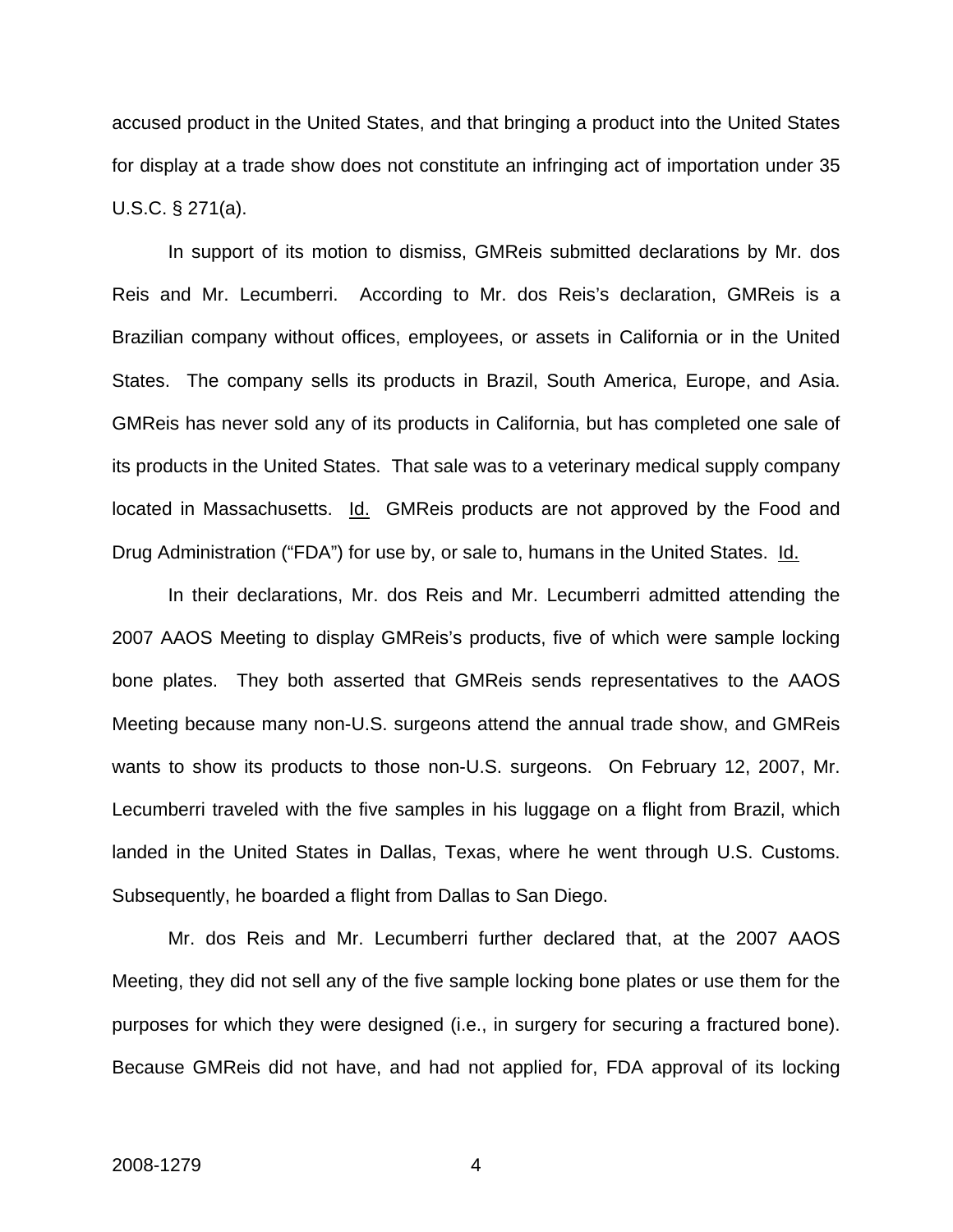bone plates, Mr. dos Reis displayed prominent signs and product literature stating that GMReis products were not approved by the FDA and were not for sale in the United States. The GMReis product literature did not list any price for the locking bone plates, and neither Mr. dos Reis nor Mr. Lecumberri discussed prices at the trade show. Attached to Mr. dos Reis's declaration were photographs from the 2007 AAOS Meeting, showing GMReis's display table, signs, and product literature. Both declarations indicated that Mr. dos Reis returned to Brazil with the sample locking bone plates in his luggage on February 19, 2007.

In response to GMReis's motion to dismiss, Synthes requested depositions of Mr. dos Reis and Mr. Lecumberri, a Rule  $30(b)(6)$  deposition of GMReis,<sup>[2](#page-5-0)</sup> and the production of documents relating to GMReis's contacts, not just with California, but with the entire United States. GMReis opposed the discovery, and specifically objected to Synthes's document requests as overbroad, in that they sought information beyond GMReis's contacts with California.

On May 17, 2007, Synthes filed a motion to compel jurisdictional discovery. In its memorandum accompanying the motion, Synthes argued that in federal question cases involving a foreign defendant, contacts with the United States as a whole may be analyzed under the Due Process Clause of the Fifth Amendment pursuant to Fed. R. Civ. P.  $4(k)(2)$ , the so-called federal long-arm statute. Rule  $4(k)(2)$  provides:

<span id="page-5-0"></span> $\frac{1}{2}$ <sup>2</sup> Rule 30(b)(6) provides for a deposition of an organization named as a deponent. Fed. R. Civ. P. 30(b)(6). The named organization must designate one or more officers, directors, or managing agents, or other persons who consent, to testify on its behalf. Id.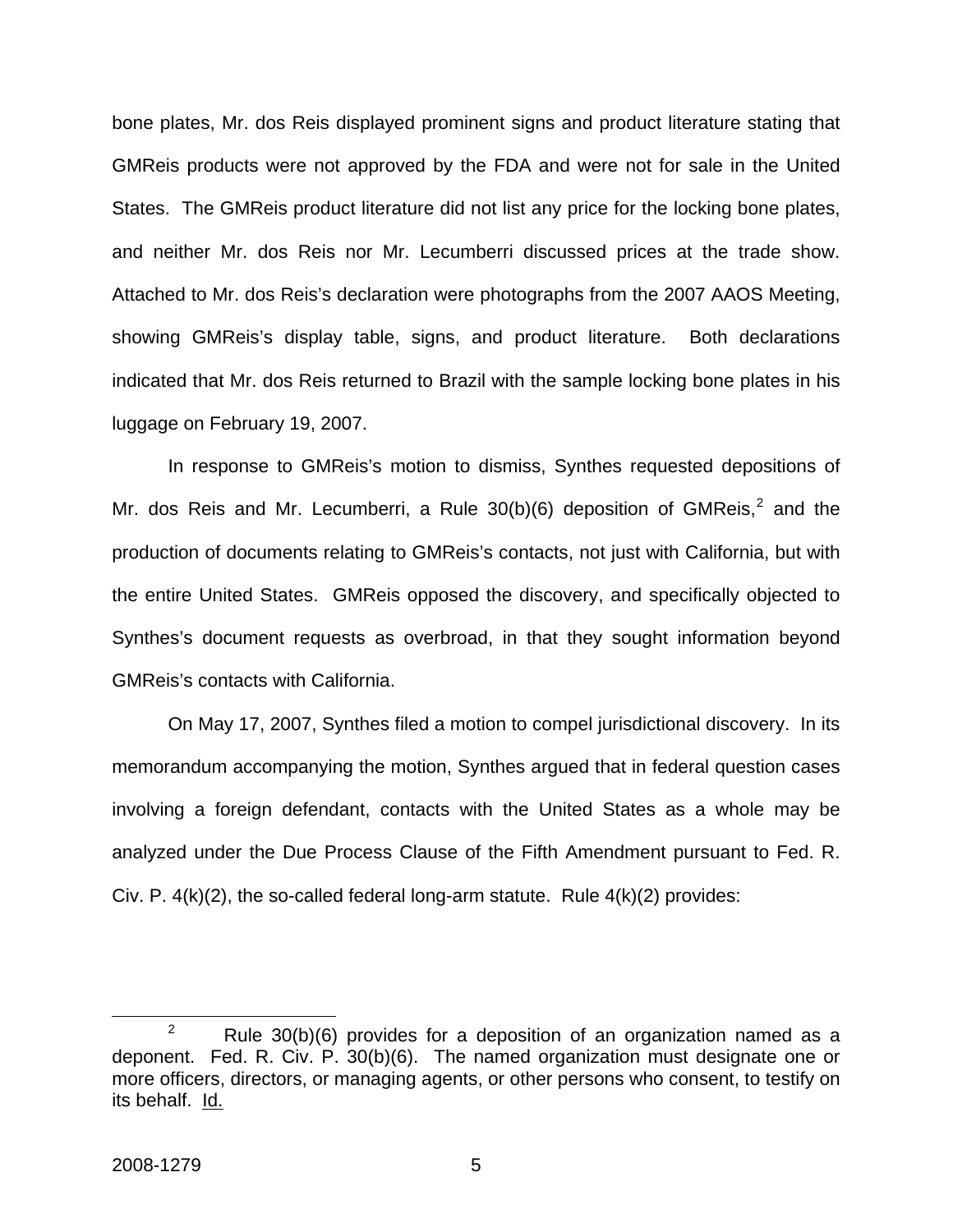- (2) Federal Claim Outside State-Court Jurisdiction. For a claim that arises under federal law, serving a summons or filing a waiver of service establishes personal jurisdiction over a defendant if:
	- (A) the defendant is not subject to jurisdiction in any state's courts of general jurisdiction; and
	- (B) exercising jurisdiction is consistent with the United States Constitution and laws.

Fed. R. Civ. P. 4(k)(2). Rule 4(k)(1)(A), on the other hand, provides "[i]n [g]eneral" that "[s]erving a summons or filing a waiver of service establishes personal jurisdiction over a defendant . . . who is subject to the jurisdiction of a court of general jurisdiction in the state where the district court is located." Fed. R. Civ. P. 4(k)(1)(A).

On August 2, 2007, a magistrate judge granted Synthes's motion to compel jurisdictional discovery relating to GMReis's contacts with the United States for purposes of Rule 4(k)(2). See Synthes v. G.M. Reis Jr. Ind. Com. de Equip. Medico, No. 07-CV-0309-L(AJB), 2007 WL 2238900, at \*6 (S.D. Cal. Aug. 2, 2007).

From jurisdictional discovery, Synthes learned that GMReis had exhibited its products at a minimum of seven trade shows in the United States since 2003, including the 2006 North American Spine Society trade show, the 2003 World Spine II trade show, and the 2003–2007 AAOS annual meetings. In addition, Mr. dos Reis admitted that he attended at least two other trade shows in the United States. Synthes also learned about GMReis's product acquisition and development in the United States. In the past, GMReis has purchased in the United States parts and a manufacturing machine for use in Brazil. In addition, it regularly purchases a product in the United States for resale in Brazil, and its representatives have met and consulted with two American companies regarding potential purchase and development of components for non-accused products.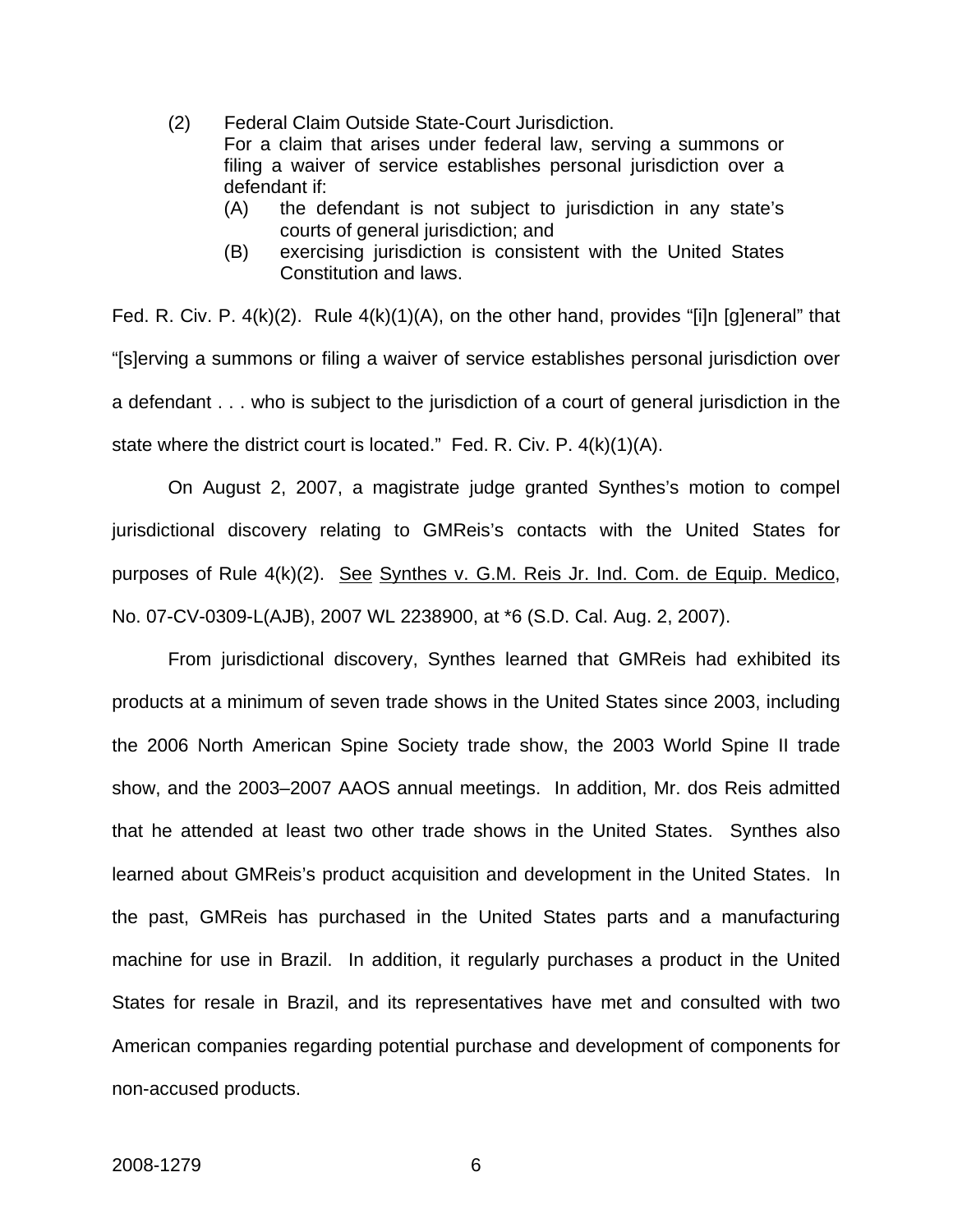Synthes also learned through discovery that, following the 2007 AAOS Meeting, GMReis's website received two inquiries from U.S. entities, asking whether certain GMReis products would be available for sale or would be the subject of clinical trials for FDA approval in the United States in the future. GMReis responded by email that its products were neither approved by the FDA nor available to the U.S. market, and that it did not intend to launch its products in the United States in the future.

#### II.

As noted above, the district court granted Synthes's motion to dismiss GMReis's complaint for lack of personal jurisdiction. Synthes, 2008 WL 789925, at \*1. The court first addressed whether, for purposes of its personal jurisdictional analysis, it should consider GMReis's contacts with California or with the United States as a whole pursuant to Rule  $4(k)(2)$ . Id. at \*3. Noting that neither the parties nor the court had found a Federal Circuit case applying Rule 4(k)(2), the court looked to Ninth Circuit case law. Id. According to Holland America Line Inc. v. Wärtsilä North America, Inc., 485 F.3d 450, 461 (9th Cir. 2007), a court may exercise jurisdiction over a foreign defendant under Rule  $4(k)(2)$  when three requirements are met: (1) the claim against the defendant must arise under federal law; (2) the defendant must not be subject to the personal jurisdiction of any state court of general jurisdiction; and (3) the federal court's exercise of personal jurisdiction must comport with due process. Synthes, 2008 WL 789925, at \*1. If Rule 4(k)(2) supplies the due process analysis, then the forum is the United States, and not California. Id. at \*4 (quoting Holland Am. Line, 485 F.3d at 462).

The district court found that the first requirement for application of Rule 4(k)(2) was met because Synthes's patent claim undisputedly arises under federal law. Id. at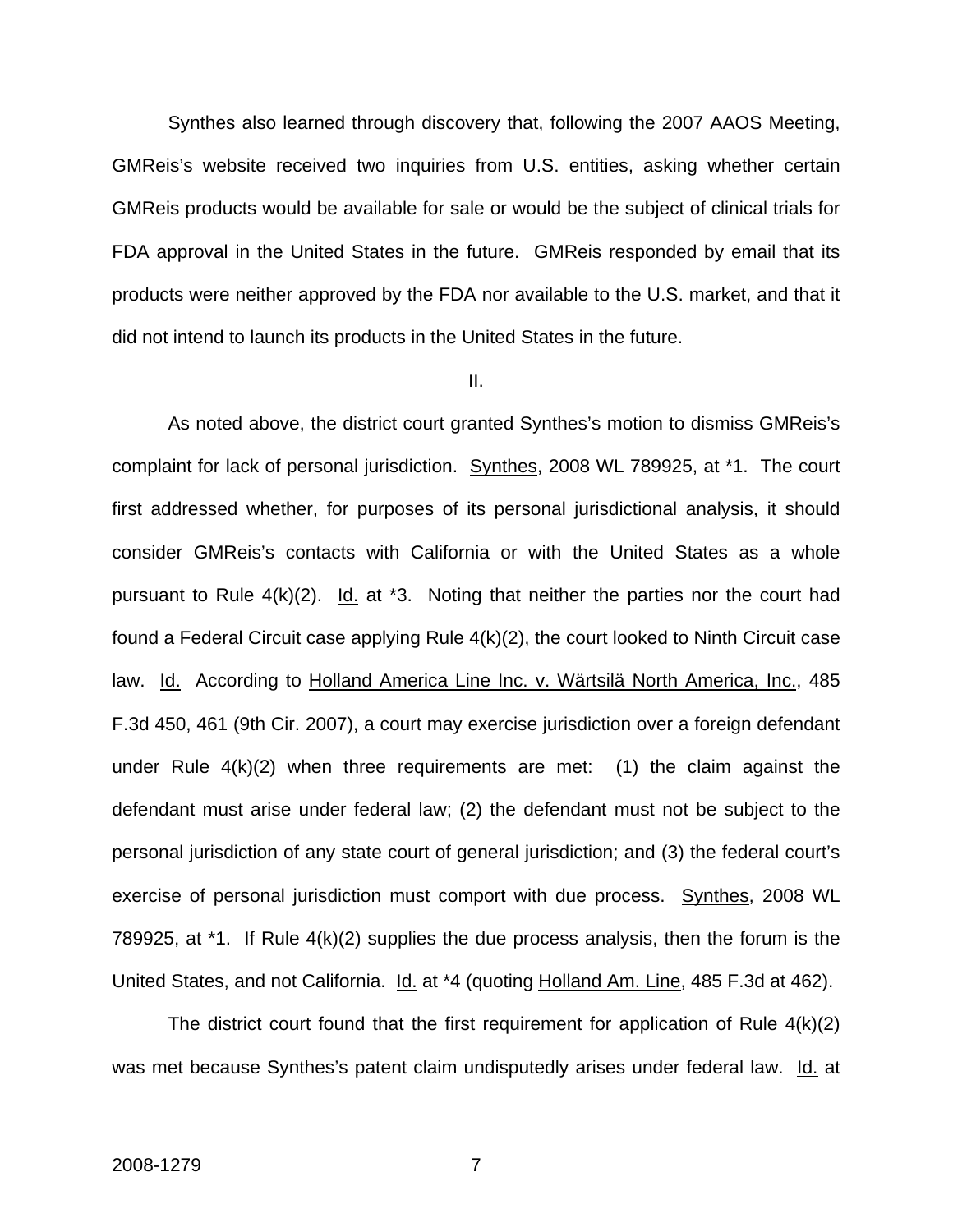\*3. As to the second requirement, the court looked to the following statement in Holland America Line, 485 F.3d at 461: "If . . . the defendant contends that he cannot be sued in the forum state and refuses to identify any other [state] where suit is possible, then the federal court is entitled to use Rule  $4(k)(2)$ ." Synthes, 2008 WL 789925, at  $*3$ . (quotation marks omitted). Since GMReis argued it was not subject to personal jurisdiction in any forum in the United States, the court reasoned that the second requirement was met. Id. To determine if the third requirement was met, the court performed a due process analysis considering contacts between GMReis and the nation as a whole pursuant to Rule  $4(k)(2)$ . Id. at \*4. The court considered the nation as the forum for its analysis of both general and specific jurisdiction. Id. at \*3.

The court first considered whether GMReis's contacts with the United States subjected it to general jurisdiction. Id. at \*4. Although it was unclear to the court whether Synthes intended to assert a general jurisdiction argument, it found that "GMReis' contacts with the United States [were] no more continuous and systematic than the contacts found to be insufficient in Helicopteros Nacionales de Colombia, S.A. v. Hall," 466 U.S. 408, 416 (1984). The court therefore held that the level of contact between GMReis and the United States was not sufficiently substantial and "continuous and systematic" to justify the exercise of general jurisdiction. Synthes, 2008 WL 789925, at \*4.

The court next considered whether GMReis's contacts with the United States subjected it to specific jurisdiction. Id. In that regard, the court applied our threepronged test for specific jurisdiction, which asks whether (1) the defendant purposefully directed its activities at residents of the forum; (2) the claim arises out of or relates to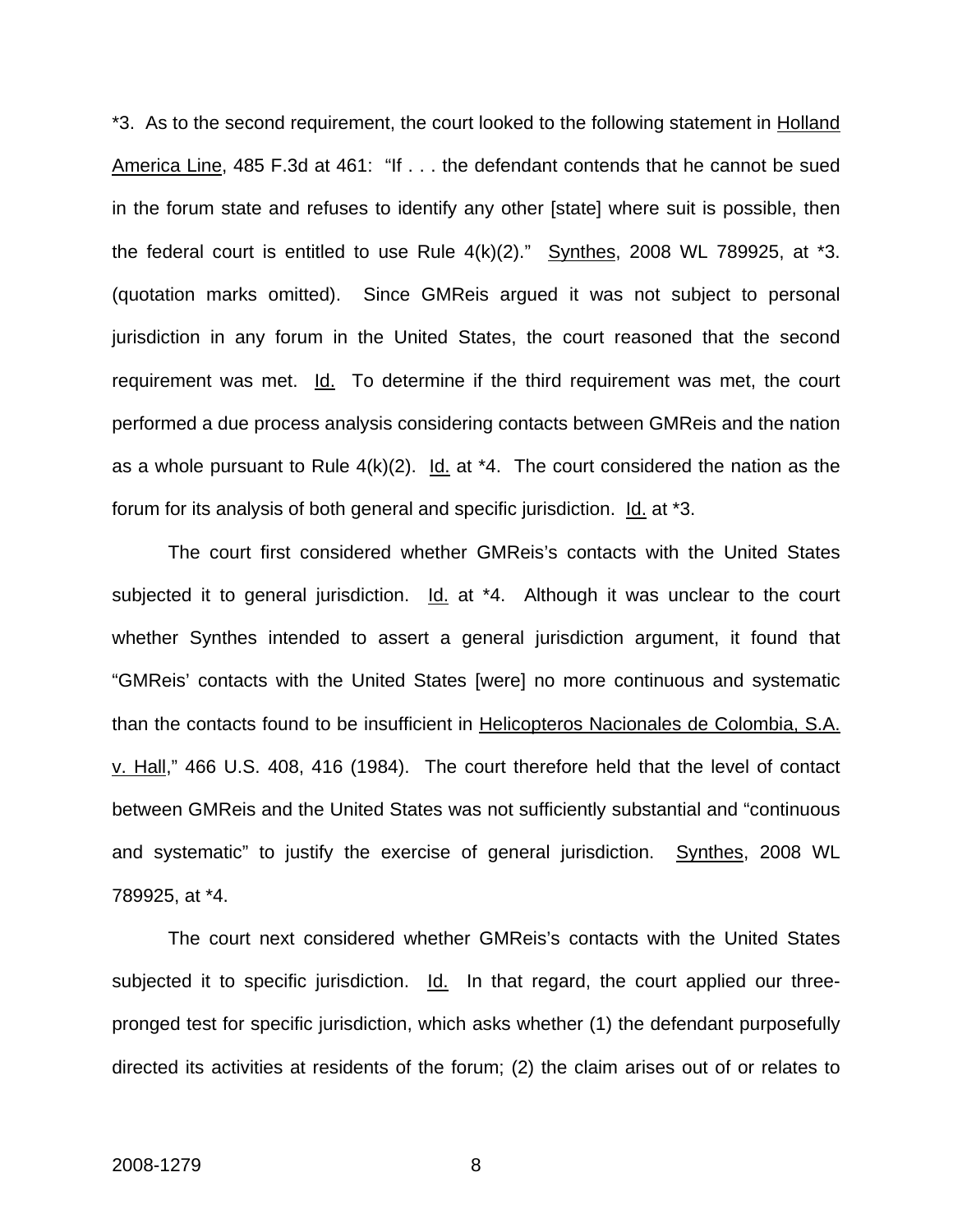the defendant's activities with the forum; and (3) assertion of personal jurisdiction is reasonable and fair. Id. (quoting Elecs. for Imaging, Inc. v. Coyle, 340 F.3d 1344, 1350 (Fed. Cir. 2003)).

The court determined that GMReis's contacts with the United States satisfied the first prong of the minimum contacts analysis. Id. at \*5. The court reasoned that GMReis purposefully directed its activities toward residents of the United States based upon (i) its single sale of products to the veterinary medical supply company, (ii) its several past and current purchases in the United States, and (iii) the pair of consultations exploring supplier and product development options, which took place in the United States. Id. The court noted in its recitation of the facts that Synthes did not contend that any of these contacts in the United States involved the allegedly infringing locking bone plates. Id. at \*1.

The court concluded, however, that GMReis's contacts with the United States did not satisfy the second prong of the minimum contacts analysis. Id. at \*5. The court identified GMReis's activities at the 2007 AAOS Meeting as the only contacts that arose out of or were related to Synthes's cause of action—the patent infringement claim. Id. The court found that those activities were not purposefully directed at U.S. residents because GMReis's products lacked FDA approval, and GMReis "expressly discouraged the forum residents from purchasing its products." Id. at \*4.

Thus, the district court held that Synthes failed "to make a prima facie showing that GMReis's minimum contacts with the United States were sufficient to establish specific personal jurisdiction." Id. at \*5. The court did not reach the reasonableness prong of the specific jurisdiction test because the quality and quantity of GMReis's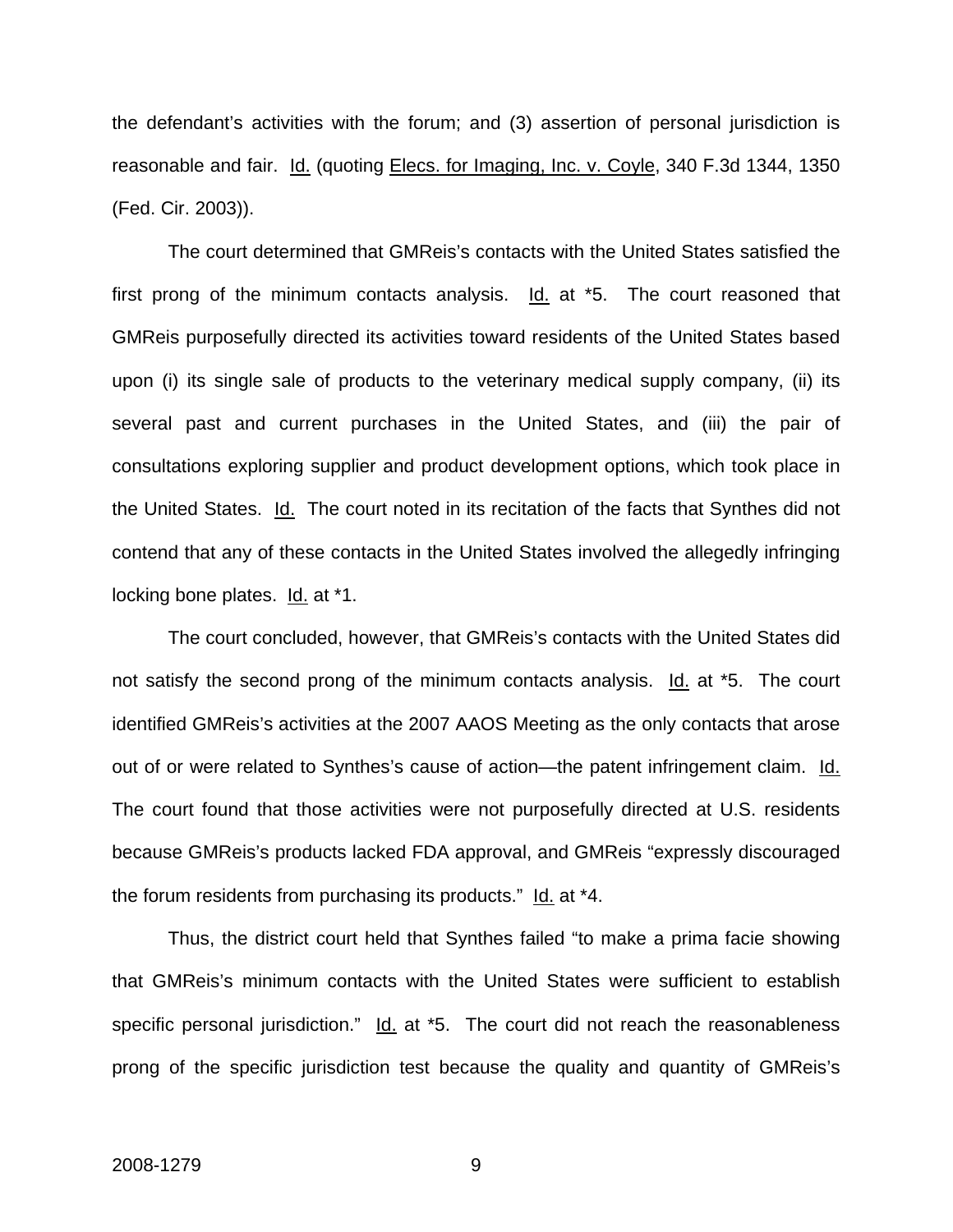contacts with the United States failed to establish general or specific personal jurisdiction over GMReis. Id. The court also did not consider whether GMReis's activities in the United States were sufficient for patent infringement because jurisdiction, and "not liability for patent infringement," was at issue. Id. (quoting Genetic Implant Sys., Inc. v. Core-Vent Corp., 123 F.3d 1455, 1458 (Fed. Cir. 1997)). Based upon its decision, the court dismissed Synthes's suit without prejudice and entered judgment accordingly.

#### **DISCUSSION**

I.

We have jurisdiction over Synthes's appeal pursuant to 28 U.S.C. § 1295(a)(1). Whether the district court had personal jurisdiction over GMReis is a question we review de novo. 3d Sys., Inc. v. Aarotech Labs., Inc., 160 F.3d 1373, 1376 (Fed. Cir. 1998). At the same time, we review personal jurisdiction issues in a patent infringement case under Federal Circuit law. Pennington Seed, Inc. v. Produce Exch. No. 299, 457 F.3d 1334, 1338 (Fed. Cir. 2006); see also Beverly Hills Fan Co v. Royal Sovereign Corp., 21 F.3d 1558, 1564 (Fed. Cir. 1994) (applying Federal Circuit law, rather than regional circuit law, where the personal jurisdiction inquiry is "intimately related to substantive patent laws").

Because the district court resolved the personal jurisdictional question based on the submission of papers, Synthes bore the burden of making a prima facie showing that the court had personal jurisdiction over GMReis. See Elecs. for Imaging, 340 F.3d at 1349 ("[W]here the district court's disposition as to the personal jurisdiction question is based on affidavits and other written materials in the absence of an evidentiary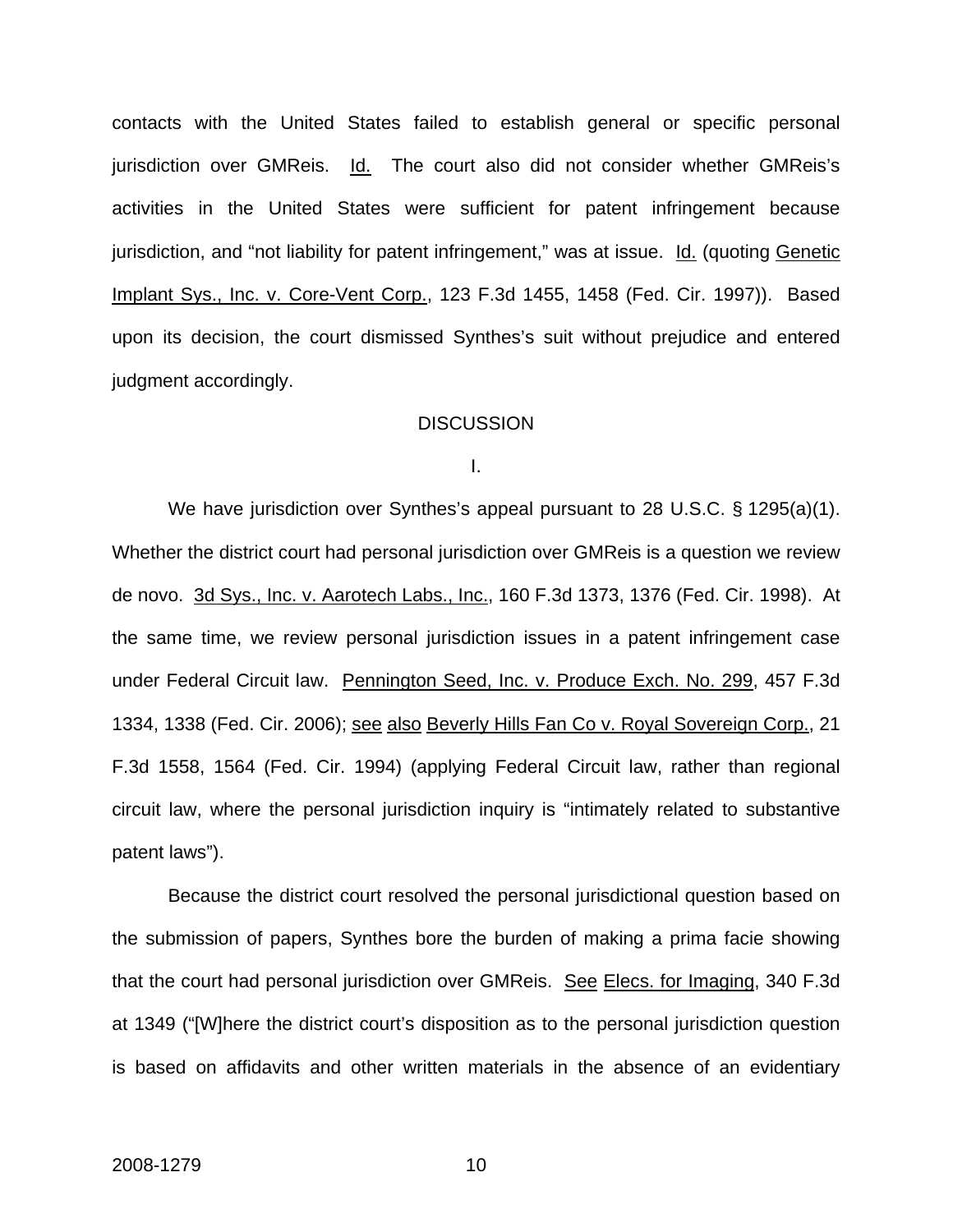hearing, a plaintiff need only to make a prima facie showing that defendants are subject to personal jurisdiction."). When deciding whether to grant or deny GMReis's motion to dismiss, the district court was required "to accept the uncontroverted allegations in [Synthes's] complaint as true and resolve any factual conflicts in [Synthes's] favor." Id.

Synthes contends that the district court erred in holding that it failed to establish a prima facie basis for personal jurisdiction over GMReis. Synthes argues that GMReis is subject to personal jurisdiction because GMReis has engaged in commercial activities within the United States that violated the importing, using, or offering to sell prohibitions of 35 U.S.C. § 271(a). Specifically, Synthes contends that GMReis imported infringing products into the United States when its representatives brought the sample locking bone plates to the 2007 AAOS Meeting from Brazil, and that GMReis used and offered to sell infringing products when it displayed and promoted the locking bone plates at the 2007 AAOS Meeting. Synthes further contends that the court erred in its finding that GMReis's trade show activity was not directed at U.S. residents.

For its part, GMReis maintains that we should affirm the district court's dismissal because the district court correctly concluded that GMReis was not subject to general or specific personal jurisdiction. GMReis argues that it never imported, used, or offered for sale allegedly infringing bone plates within the meaning of 35 U.S.C. § 271(a). As a result, GMReis argues, it cannot fairly be said that it purposefully directed its activities at residents of the United States. It also argues that the acts of bringing sample locking bone plates into the United States and displaying them at a trade show, without identifying a price for them, did not constitute an import, use, or offer to sell. According to GMReis, its extensive efforts to avoid affecting the U.S. market negated any potential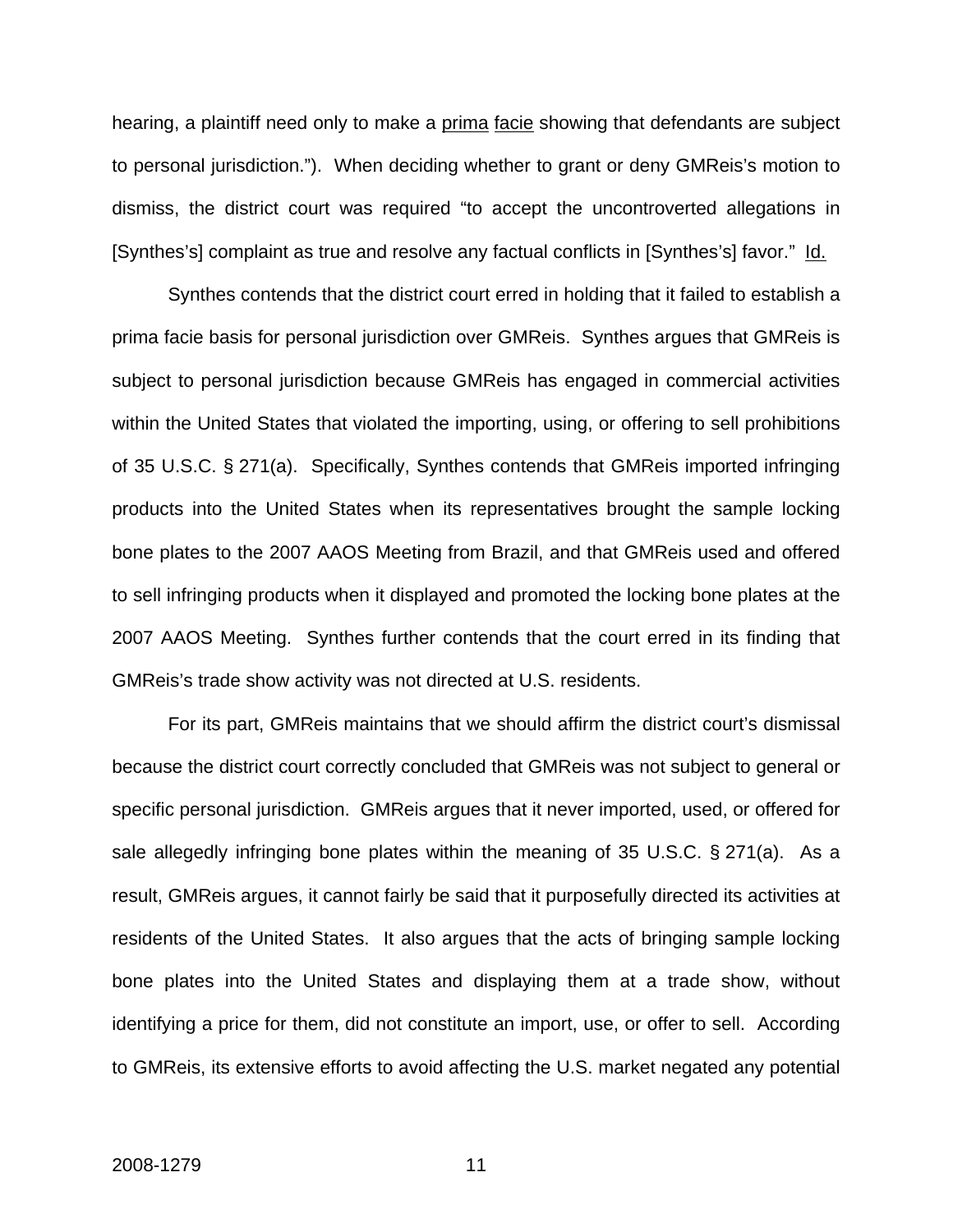finding of purposeful availment. Finally, GMReis contends that it would be unfair and unjust, and inconsistent with due process, to subject it to personal jurisdiction.

II.

Rule 4 is the starting point for any personal jurisdictional analysis in federal court. See generally Fed. R. Civ. P. 4; see also Omni Capital Int'l, Ltd. v. Rudolf Wolff & Co., 484 U.S. 97, 104 (1987) ("[S]ervice of process in a federal action is covered generally by Rule 4 of the Federal Rules of Civil Procedure."). As a preliminary matter, we must decide whether the district court properly considered GMReis's contacts with the United States as a whole under a Rule 4(k)(2) personal jurisdictional analysis. As mentioned above, personal jurisdictional issues in patent infringement cases are reviewed under Federal Circuit law, not regional circuit law. See Pennington Seed, 457 F.3d at 1338; Beverly Hills Fan, 21 F.3d at 1564–65. We therefore supply our own analysis as to whether Rule 4(k)(2) applies in this case.

As noted by the district court, see Synthes, 2008 WL 789925, at \*3, we have not yet had occasion to analyze the applicability of Rule 4(k)(2). The rule, entitled "Federal Claim Outside State-Court Jurisdiction," states, in relevant part: "For a claim that arises under federal law, serving a summons . . . establishes personal jurisdiction over a defendant if: (A) the defendant is not subject to jurisdiction in any state's courts of general jurisdiction; and (B) exercising jurisdiction is consistent with the United States Constitution and laws." Fed. R. Civ. P. 4(k)(2). Similar to other circuits and the district court in this case, we read Rule 4(k)(2) to allow a court to exercise personal jurisdiction over a defendant if (1) the plaintiff's claim arises under federal law, (2) the defendant is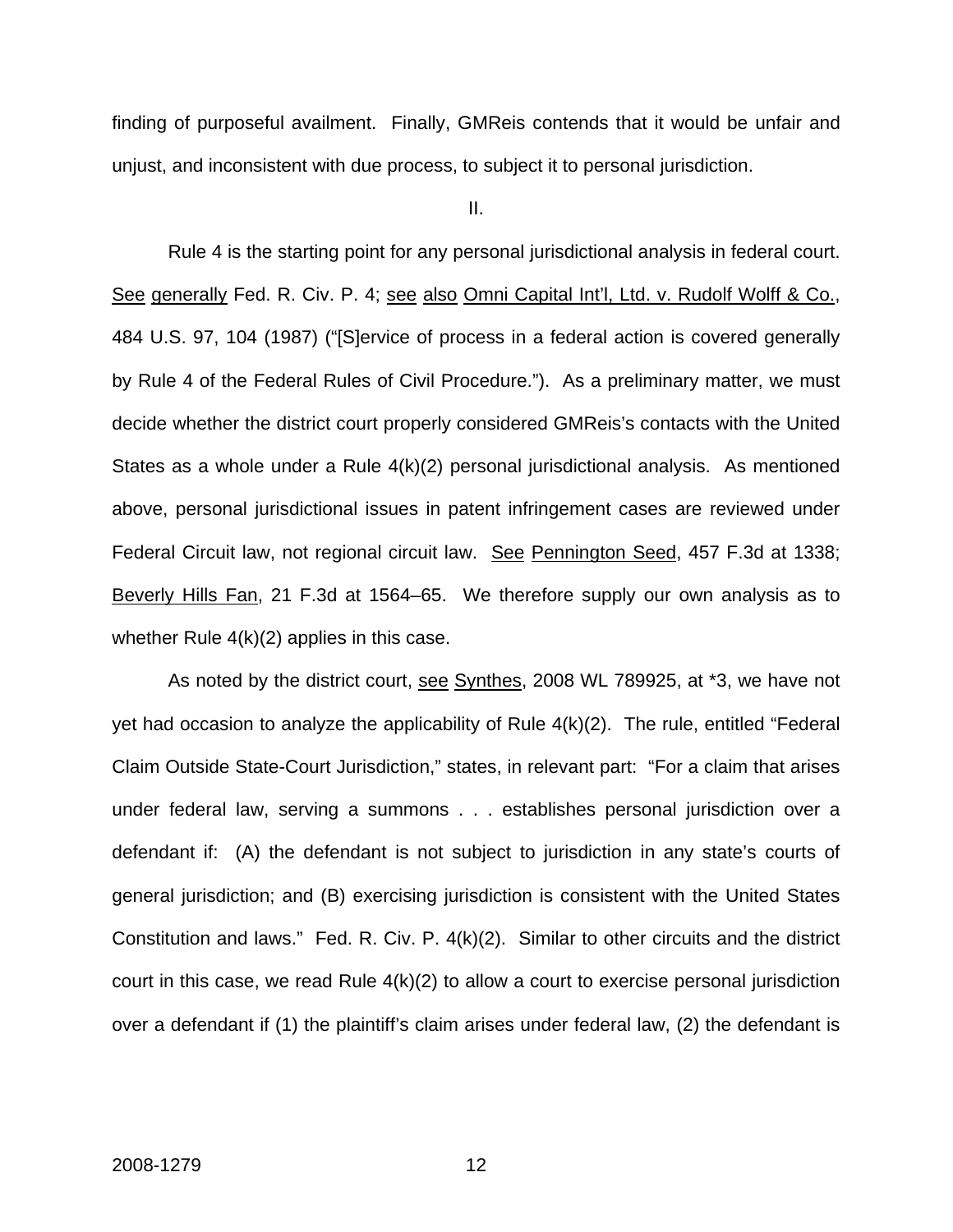not subject to jurisdiction in any state's courts of general jurisdiction, and (3) the exercise of jurisdiction comports with due process.<sup>[3](#page-13-0)</sup>

Determining whether a plaintiff's claim arises under federal law generally presents a relatively straightforward analysis, and in this case it is undisputed that Synthes's claim arises under federal law. However, determining the second Rule 4(k)(2) requirement—that the defendant not be subject to personal jurisdiction in any state's courts of general jurisdiction (the "negation requirement")—poses practical difficulties for a district court. Ordinarily, the plaintiff bears the burden of proof as to whether the defendant is subject to personal jurisdiction. See 4 Charles Alan Wright & Arthur R. Miller, Federal Practice and Procedure § 1068.1 (3d ed. 1988). Thus, under the second Rule 4(k)(2) requirement, the plaintiff's burden would be to prove that the defendant is not subject to jurisdiction in any of the fifty states. Proving the lack of personal jurisdiction in every state could be quite onerous, especially since the defendant, and not the plaintiff, oftentimes possesses the necessary information to do so. See United States v. Swiss Am. Bank, Ltd., 191 F.3d 30, 40–41 (1st Cir. 1999). However, assigning the burden to the defendant forces the defendant to "choose between conceding its potential amenability to suit in federal court or conceding amenability to suit in some identified state court." Id. at 41.

To address these concerns, the First Circuit has tailored a burden shifting mechanism, where a

<span id="page-13-0"></span> $\frac{1}{3}$ <sup>3</sup> See e.g., Porina v. Marward Shipping Co., 521 F.3d 122, 127 (2d Cir. 2008); Holland Am. Line, 485 F.3d at 461; Cent. States, S.E. & S.W. Areas Pension Fund v. Reimer Express World Corp., 230 F.3d 934, 940–41 (7th Cir. 2000); United States v. Swiss Am. Bank, Ltd., 191 F.3d 30, 38 (1st Cir. 1999).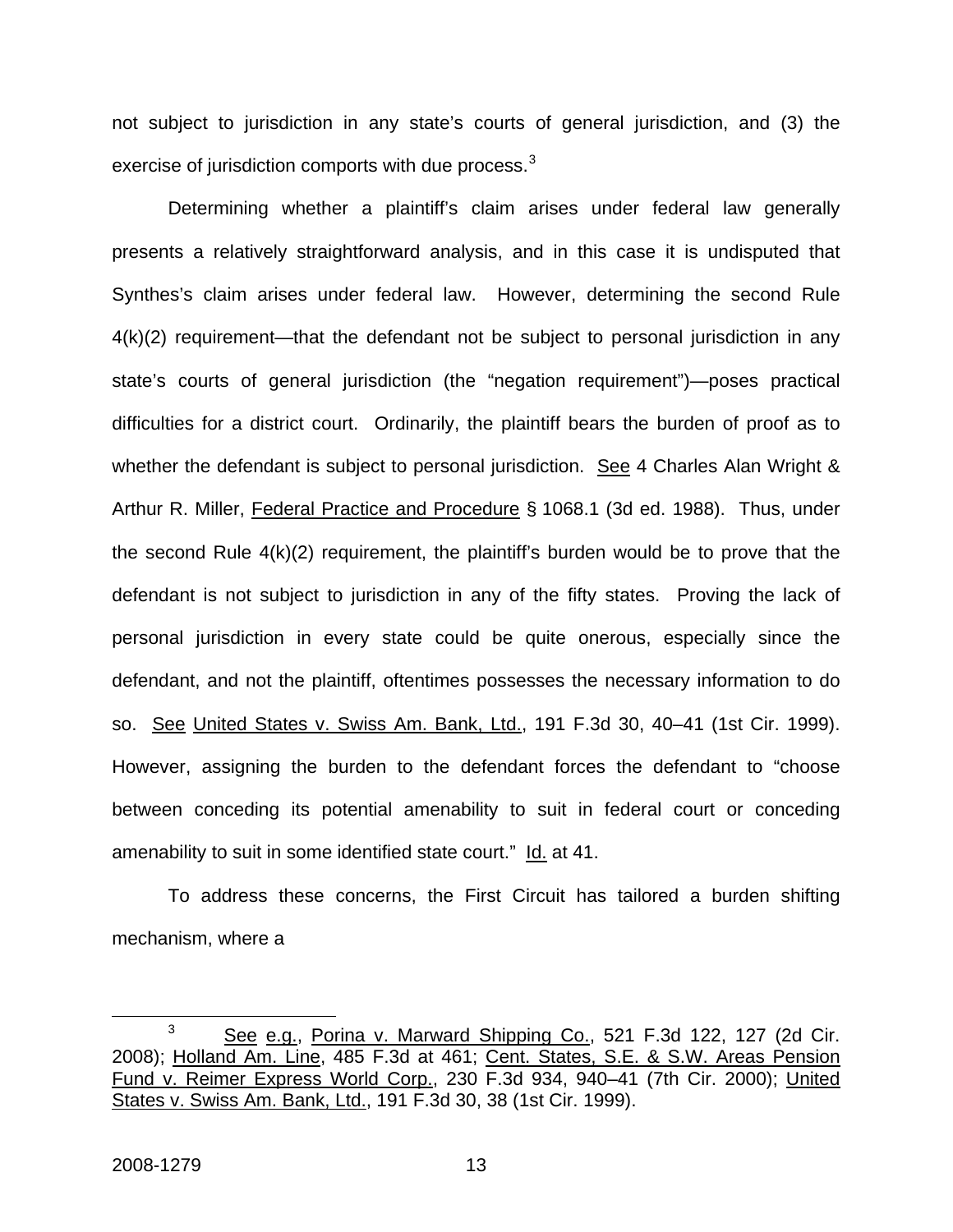plaintiff . . . must certify that, based on the information that is readily available to the plaintiff and his counsel, the defendant is not subject to suit in the courts of general jurisdiction of any state. If the plaintiff makes out his prima facie case, the burden shifts to the defendant to produce evidence which, if credited, would show either that one or more specific states exist in which it would be subject to suit or that its contacts with the United States are constitutionally insufficient.

Id. Under the First Circuit approach, the plaintiff must certify that the defendant is not subject to suit in the courts of general jurisdiction of any state—a requirement that presents practical difficulties for a plaintiff who prefers to plead in the alternative that the defendant is subject to suit under a state's long-arm statute.

The Fourth Circuit has seemingly adopted the First Circuit's approach. See Base Metal Trading, Ltd. v. OJSC "Novokuznetsky Aluminum Factory", 283 F.3d 208, 215 (4th Cir. 2002). The Fourth Circuit, however, only engages in a Rule 4(k)(2) analysis if the state's long-arm statute fails to authorize the court's exercise of personal jurisdiction over the defendant. See CFA Inst. v. Inst. of Chartered Fin. Analysis of India, 551 F.3d 285, 292 (4th Cir. 2009) ("If the state's long-arm statute fails to authorize the court's exercise of personal jurisdiction, we must then—and only then—decide whether Rule 4(k)(2) is satisfied."). By analyzing personal jurisdiction under the state's long-arm statute first, the Fourth Circuit allows the plaintiff to argue in the alternative that a court may exercise jurisdiction under a Rule  $4(k)(1)$  or  $4(k)(2)$  analysis. The First, Sixth, and Eleventh Circuits also appear to conduct a personal jurisdictional analysis under the state's long-arm statute before proceeding to a Rule  $4(k)(2)$  $4(k)(2)$  analysis.<sup>4</sup>

<span id="page-14-0"></span> $\overline{a}$  See Oldfield v. Pueblo de Bahia Lora, S.A., No. 07-11958, 2009 WL 330935, at \*4 n.22 (11th Cir. Feb. 12, 2009) (determining that the defendant lacked sufficient contacts with Florida to satisfy its long-arm statute before conducting a Rule 4(k)(2) analysis); Fortis Corp. Ins. v. Viken Ship Mgmt., 450 F.3d 214, 218 (6th Cir. 2006) ("Because specific personal jurisdiction exists in this case based on defendants'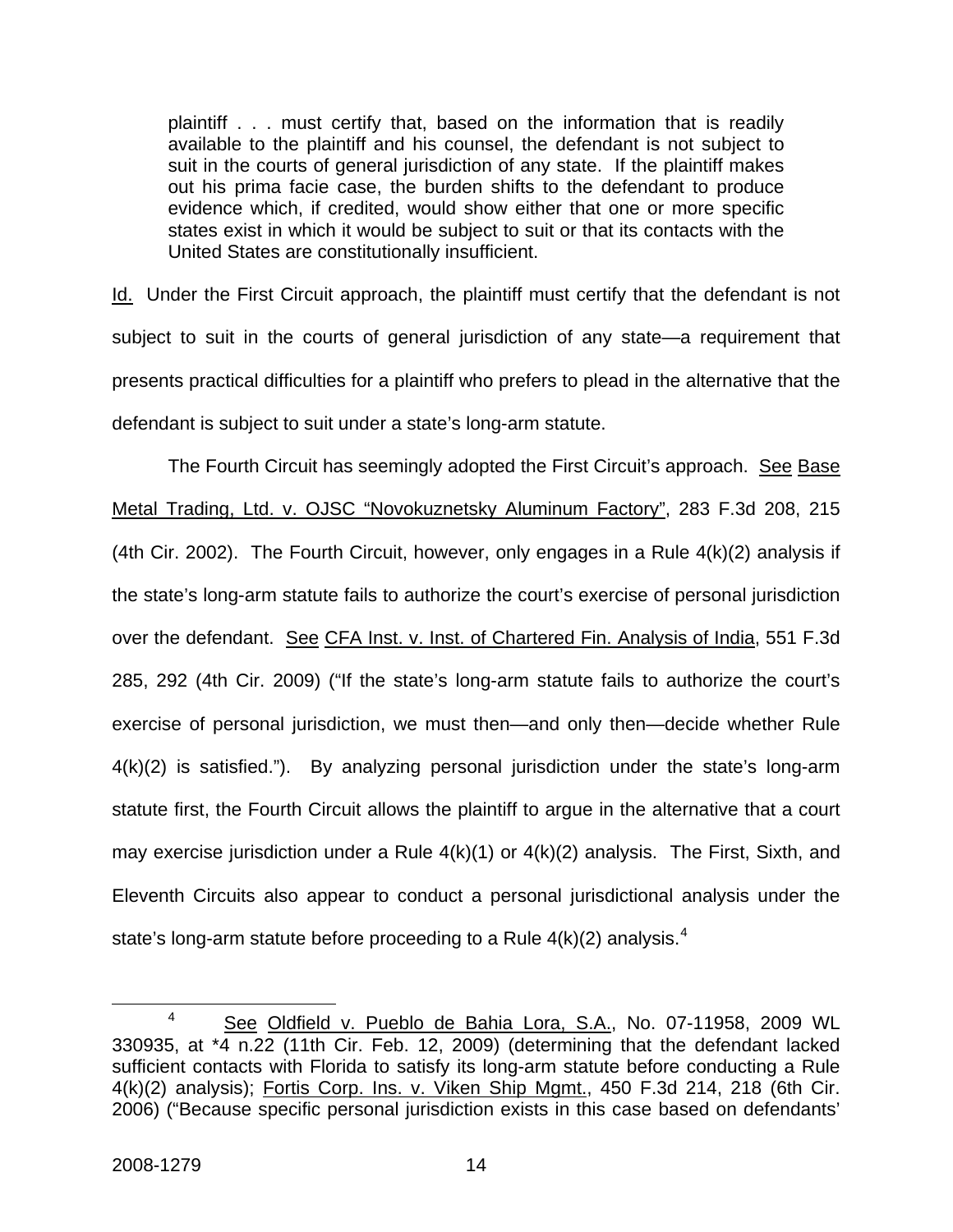The Fifth, Ninth, and D.C. Circuits have adopted a variation of the First Circuit's approach, which was first articulated by the Seventh Circuit:

A defendant who wants to preclude the use of Rule 4(k)(2) has only to name some other state in which the suit could proceed. Naming a more appropriate state would amount to a consent to personal jurisdiction there. . . . If, however, the defendant contends that he cannot be sued in the forum state and refuses to identify any other state where suit is possible, then the federal court is entitled to use Rule  $4(k)(2)$ . This procedure makes it unnecessary to traipse through the 50 states, asking whether each could entertain the suit.

ISI Int'l, Inc. v. Borden Ladner Gervais LLP, 256 F.3d 548, 552 (7th Cir. 2001) (citations omitted); see also Holland Am. Line, 485 F.3d at 461; Mwani v. bin Laden, 417 F.3d 1, 11 (D.C. Cir. 2005); Adams v. Unione Mediterranea Di Sicurta, 364 F.3d 646, 651 (5th Cir. 2004). Under this approach, the court is entitled to use Rule 4(k)(2) unless the defendant names a state where suit could proceed.

Finally, another approach is to conduct a due process analysis prior to a negation requirement analysis. Under this approach, if it is concluded that the defendant's contacts do not satisfy due process, it is not necessary to determine whether the requirements for application of Rule  $4(k)(2)$  are met.<sup>[5](#page-15-0)</sup>

The third requirement under Rule  $4(k)(2)$ —the due process analysis contemplates a defendant's contacts with the entire United States, as opposed to the

 $\overline{a}$ contacts with Ohio, we do not address the requirements for general jurisdiction and the 'national contacts' test."); Swiss Am. Bank, 191 F.3d at 37 (analyzing personal jurisdiction under relevant state long-arm statute before proceeding to Rule 4(k)(2) analysis).

<span id="page-15-0"></span><sup>5</sup> See, e.g., Porina, 521 F.3d at 127 n.6 ("Given our conclusion on the due process issue, we do not find it necessary to decide whether the second requirement for Rule 4(k)(2) jurisdiction is met."); BP Chems. Ltd. v. Formosa Chem. & Fibre Corp., 229 F.3d 254, 259 (3d Cir. 2000) (deciding that the defendant's contacts were not sufficient to warrant the district court's assertion of personal jurisdiction and never reaching the other two requirements of Rule 4(k)(2)).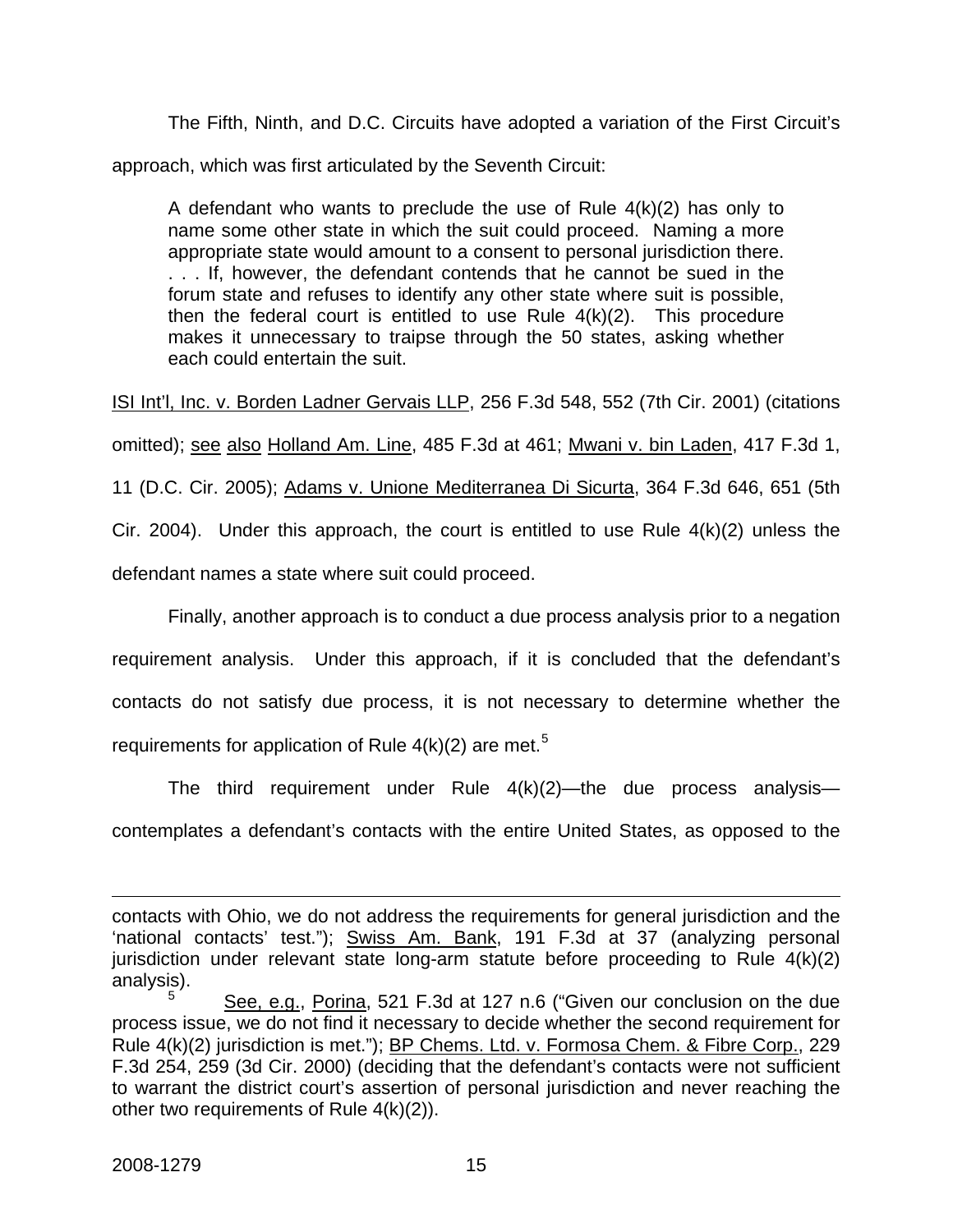state in which the district court sits. See Fed. R. Civ. P.  $4(k)(2)$  advisory committee notes to 1993 amendment (explaining that the Fifth Amendment, the basis of jurisdiction under Rule 4(k)(2), "requires that any defendant have affiliating contacts with the United States sufficient to justify the exercise of personal jurisdiction over that party"). Rule 4(k)(2) was adopted to ensure that federal claims will have a U.S. forum if sufficient national contacts exist. See id. ("[Rule  $4(k)(2)$ ] authorizes the exercise of territorial jurisdiction over the person of any defendant against whom is made a claim under any federal law if that person is subject to personal jurisdiction in no state."). The rule closes a loophole that existed prior to the 1993 amendments to the Federal Rules, as explained by the advisory committee notes to Rule 4(k)(2):

Under the former rule, a problem was presented when the defendant was a non-resident of the United States having contacts with the United States sufficient to justify the application of United States law and to satisfy federal standards of forum selection, but having insufficient contact with any single state to support jurisdiction under state longarm legislation or meet the requirements of the Fourteenth Amendment limitation on state court territorial jurisdiction. In such cases, the defendant was shielded from the enforcement of federal law by the fortuity of a favorable limitation on the power of state courts, which was incorporated into the federal practice by the former rule. In this respect, the revision responds to the suggestion of the Supreme Court made in Omni Capital Int'l v. Rudolf Wolff & Co., Ltd., 484 U.S. 97, 111 (1987).<sup>[6](#page-16-0)</sup>

<span id="page-16-0"></span> <sup>6</sup>  $6$  In Omni Capital International, the Supreme Court held that the district court could not "exercise personal jurisdiction over [the defendants] because they [were] not amenable to service of summons in the absence of a statute or rule authorizing such service." 484 U.S. at 103. The Court noted, but did not address, whether, under the plaintiff's theory, "a federal court could exercise personal jurisdiction, consistent with the Fifth Amendment, based on an aggregation of the defendant's contacts with the Nation as a whole, rather than on its contacts with the State in which the federal court sits." Id. n.5.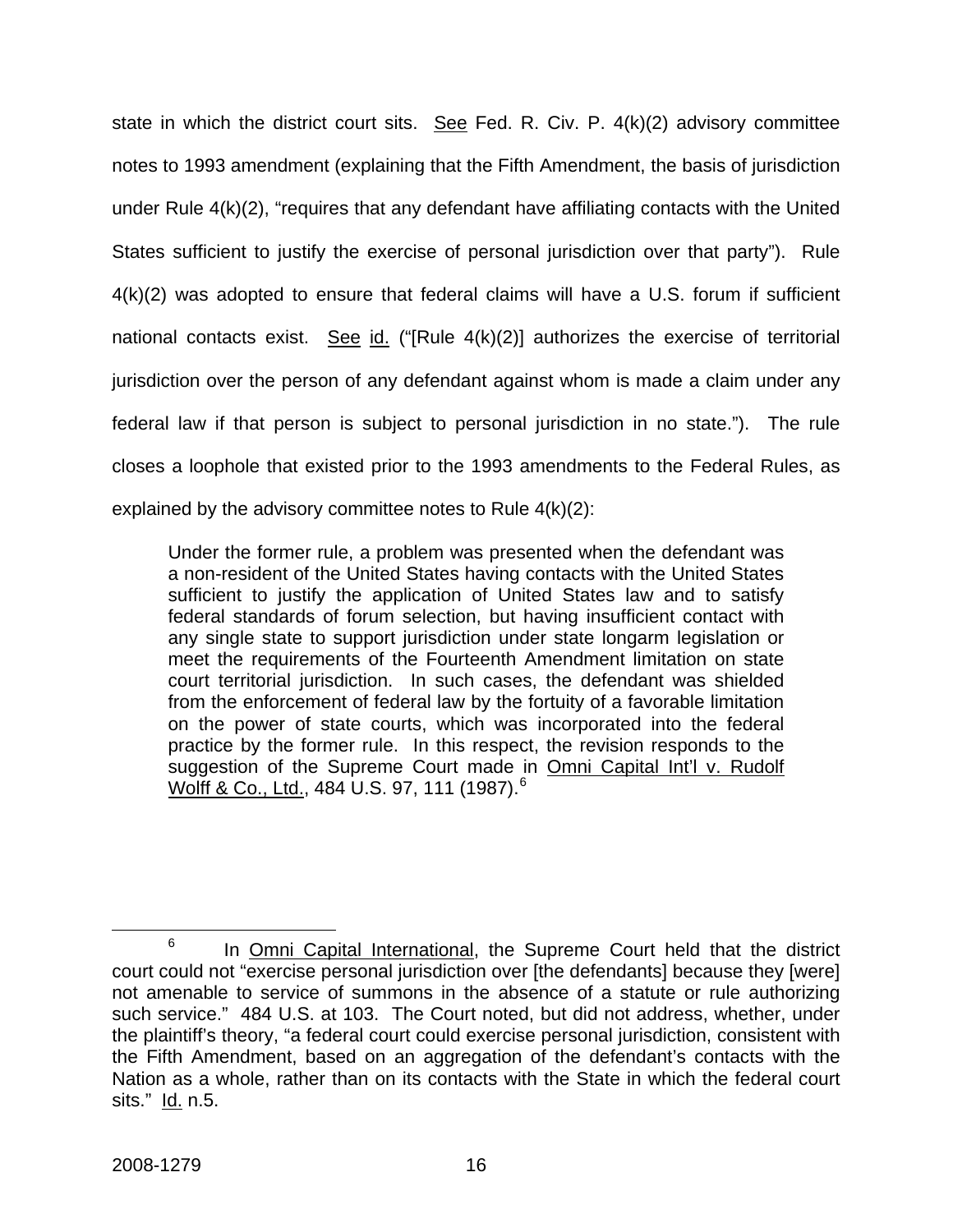Id. Rule 4(k)(2), therefore, serves as a federal long-arm statute, which allows a district court to exercise personal jurisdiction over a foreign defendant whose contacts with the United States, but not with the forum state, satisfy due process.

III.

We turn now to this case. As seen, the district court concluded that Rule  $4(k)(2)$ governed its personal jurisdictional analysis because Synthes's claim of patent infringement presents a federal question, and because GMReis asserted that it was not subject to the jurisdiction of any U.S. forum. For our part, we see no reason to take a different approach. As to the first Rule 4(k)(2) requirement, we agree with the district court and the parties that Synthes's patent infringement claim arises under federal law. See 28 U.S.C. § 1338 (2006). As to the second Rule 4(k)(2) requirement, neither Synthes nor GMReis disputes the district court's acceptance of GMReis's contention that it is not subject to personal jurisdiction in any forum in the United States. Under these circumstances, we will apply a due process analysis under Rule 4(k)(2) and consider GMReis's contacts with the nation as a whole. We leave for another day a determination as to (i) whether the plaintiff or defendant bears the burden of fulfilling the second requirement of Rule 4(k)(2), (ii) what sort of showing satisfies that burden, and (iii) whether the district court, in the first instance, must undergo a Rule  $4(k)(1)$  analysis before engaging in a Rule 4(k)(2) analysis.

"[D]ue process requires only that in order to subject a defendant to a judgment in personam, [the defendant must] have certain minimum contacts with [the forum] such that the maintenance of the suit does not offend 'traditional notions of fair play and substantial justice." Int'l Shoe Co. v. Washington, 326 U.S. 310, 316 (1945) (quoting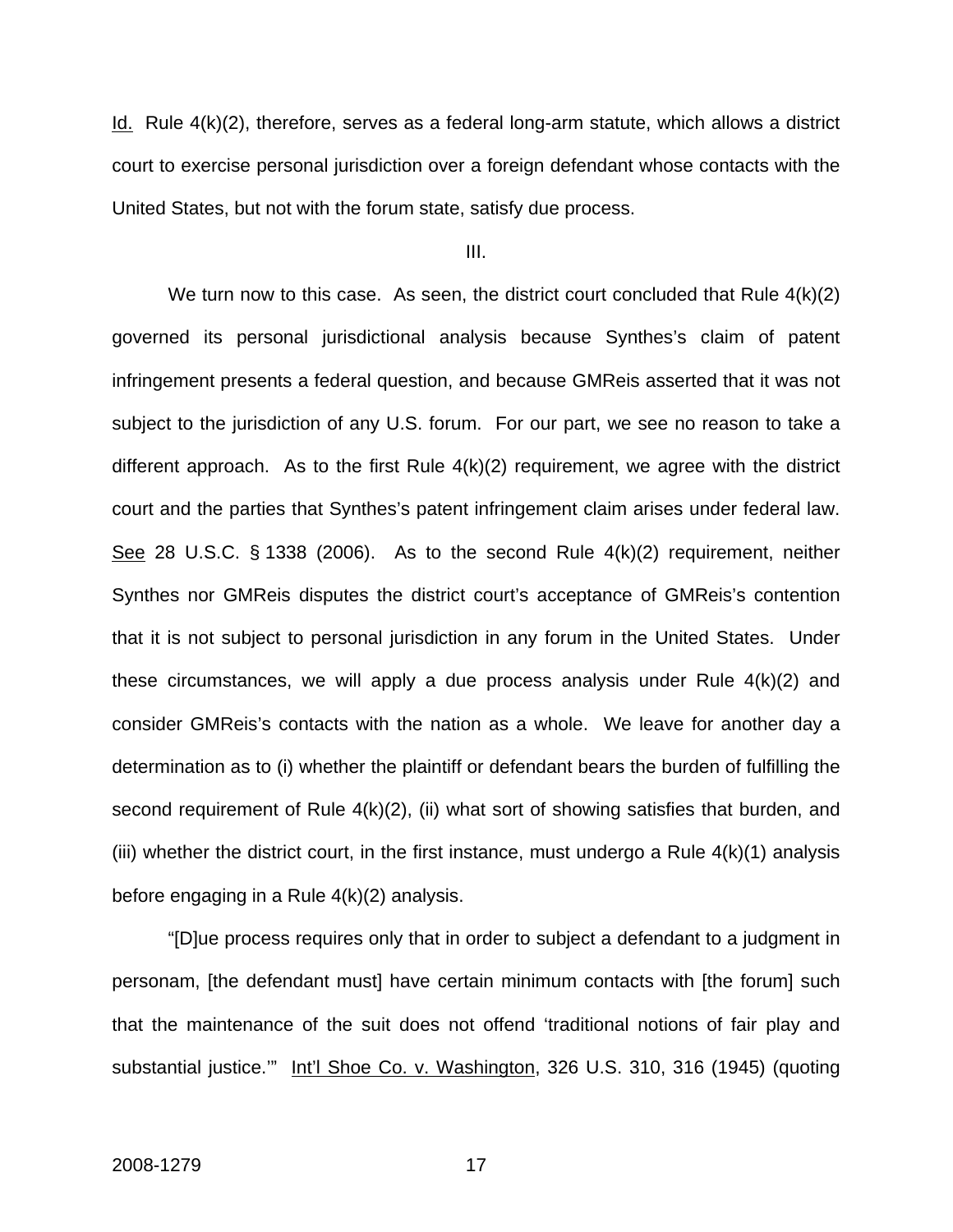Milliken v. Meyer, 311 U.S. 457, 463 (1940)). In order for there to be minimum contacts, "it is essential in each case that there be some act by which the defendant purposefully avails itself of the privilege of conducting activities within the forum [ ], thus invoking the benefits and protections of its laws." Hanson v. Denckla, 357 U.S. 235, 253 (1958). "This purposeful availment requirement ensures that a defendant will not be haled into a jurisdiction solely as a result of random, fortuitous, or attenuated contacts . . . ." Burger King Corp. v. Rudzewicz, 471 U.S. 462, 475 (1985) (quotation marks omitted).

Depending on their nature and number, a defendant's contacts with a forum can provide a court with general jurisdiction or specific jurisdiction. To be subject to general jurisdiction, a defendant business entity must maintain "continuous and systematic general business contacts" with the forum, even when the cause of action has no relation to those contacts. Helicopteros Nacionales, 466 U.S. at 416. "Neither the United States Supreme Court nor this court has outlined a specific test to follow when analyzing whether a defendant's activities within a [forum] are 'continuous and systematic." LSI Indus. Inc. v. Hubbell Lighting, Inc., 232 F.3d 1369, 1375 (Fed. Cir. 2000).

We have, however, outlined a three-factor test for specific jurisdiction, which considers whether (1) the defendant purposefully directed its activities at residents of the forum, (2) the claim arises out of or relates to the defendant's activities with the forum, and (3) assertion of personal jurisdiction is reasonable and fair. Elecs. for Imaging, 340 F.3d at 1350; see also Burger King, 471 U.S. at 472–73 (citing Keeton v. Hustler Magazine, Inc., 465 U.S. 770, 774 (1984), and Helicopteros Nacionales, 466 U.S. at 414). Under this test, a court may properly assert specific jurisdiction, even if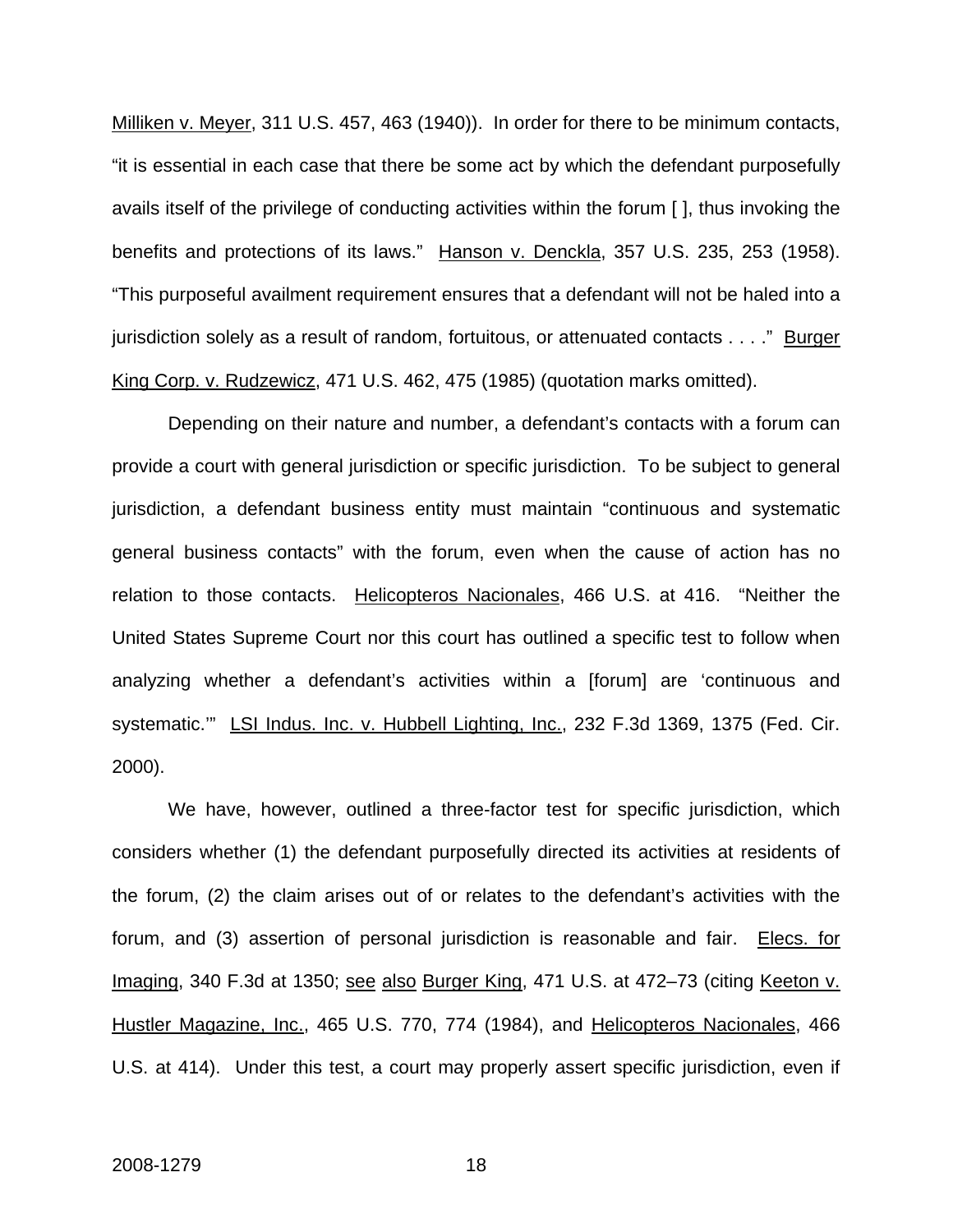the contacts are isolated and sporadic, so long as the cause of action arises out of or relates to those contacts. Silent Drive, Inc. v. Strong Indus., Inc., 326 F.3d 1194, 1200 (Fed. Cir. 2003). Indeed, a "substantial connection" with a forum arising out of a "single act can support jurisdiction." Burger King, 471 U.S. at 475 n.18 (citing McGee v. Int'l Life Ins. Co., 355 U.S. 220, 223 (1957)).

Turning to the facts of this case, we think the district court was correct in ruling that it did not have general jurisdiction over GMReis. Synthes, 2008 WL 789925, at \*4. GMReis's contacts with the United States include attendance at trade shows, purchases of parts and a machine, the sale of a product for a veterinary application to one customer, and a pair of consultations about product development. In our view, these contacts with the United States do not constitute "continuous and systematic general business contacts," which would confer a court with general jurisdiction under Helicopteros Nacionales, 466 U.S. at 415–16. Indeed, on appeal, Synthes does not contest the district court's general jurisdiction ruling.

We think the district court erred, however, in its ruling that it lacked specific jurisdiction over GMReis. Applying the first factor of our three-factor test for specific jurisdiction, we conclude that GMReis purposefully directed its activities at parties in the United States. The following undisputed facts support this conclusion. On behalf of GMReis, Mr. Lecumberri brought locking bone plates into the United States from Brazil. As representatives of GMReis, Mr. dos Reis and Mr. Lecumberri displayed those items at the GMReis booth at the 2007 AAOS Meeting in San Diego, California. In addition, in their declarations, Mr. dos Reis and Mr. Lecumberri admitted that they attended the AAOS Meeting because GMReis wanted to display its products to attendees of the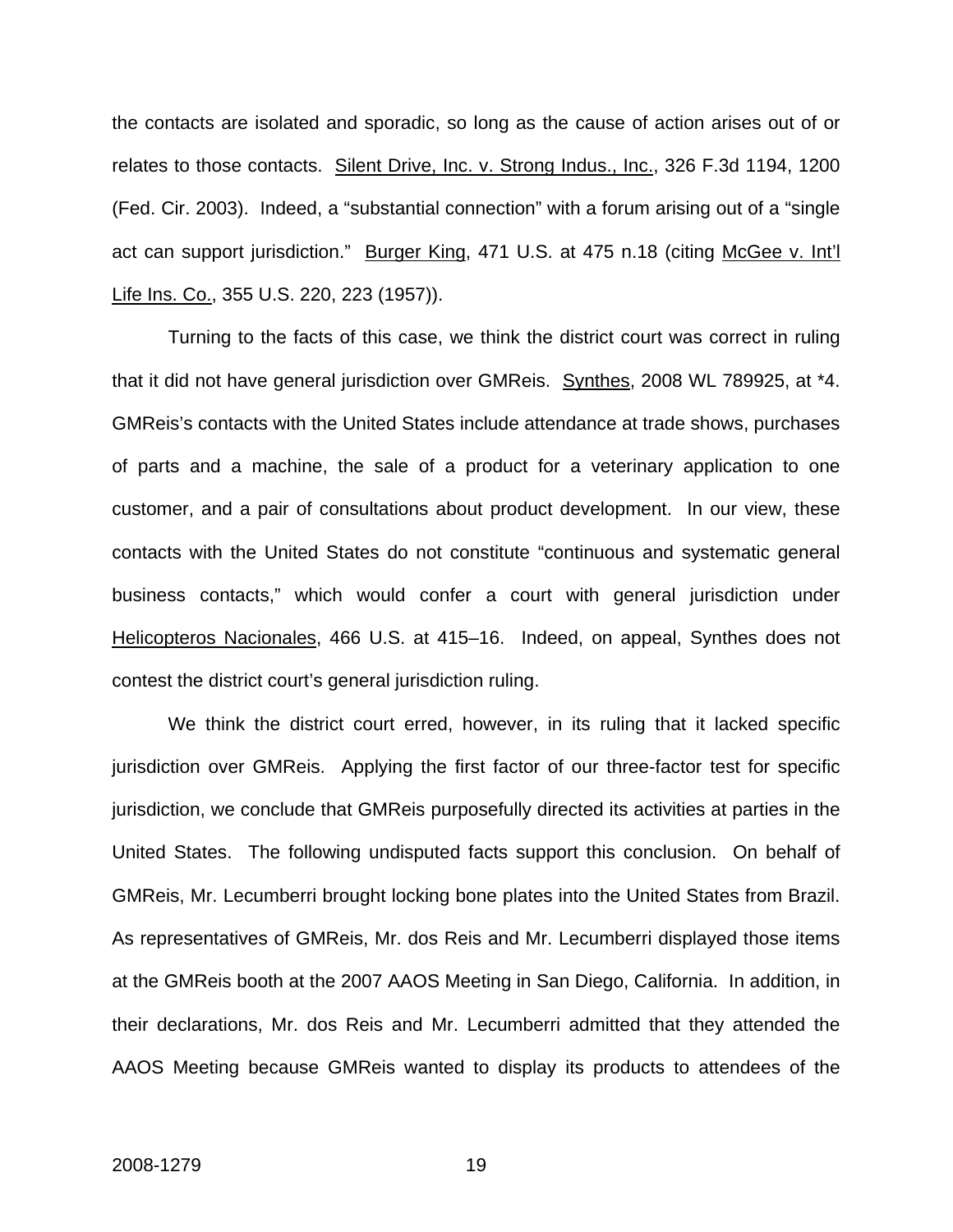trade show. In fact, in its motion to dismiss, GMReis noted that its participation in the 2007 AAOS Meeting was part of its international sales effort. Together, these deliberate contacts support a finding that GMReis purposefully availed itself of the United States.

As for the second factor, Synthes's claim of patent infringement arises out of GMReis's activities in the United States. Synthes's complaint alleges that GMReis has been, and still is, making, using, offering for sale, selling, and/or importing into the United States products, systems, and/or apparatuses that infringe the '744 patent, all in violation of 35 U.S.C. § 271(a). Synthes states in the complaint that GMReis is subject to personal jurisdiction because GMReis directly and through agents imported into the United States, and/or offered to sell, locking plates that infringe Synthes's '744 patent. Synthes also states that GMReis displayed the locking plates at the 2007 AAOS Meeting for the purpose of generating interest in infringing products, to the commercial detriment of Synthes. Synthes's claim of patent infringement, therefore, arises directly out of GMReis's bringing the locking bone plates into the United States, displaying them at the 2007 AAOS Meeting in San Diego, and trying to generate interest in GMReis products among attendees of the trade show.

We respectfully disagree with the district court's conclusion that GMReis did not purposefully direct its activities at U.S. residents because "GMReis expressly discouraged the forum residents from purchasing its products." Synthes, 2008 WL 789925, at \*4. We acknowledge, as the district court did, that "Synthes does not dispute that GMReis did not have FDA approval for sale or use of its products in the United States, that its trade show displays and brochures prominently disclosed that fact[,] or that its intent was to attract interest from potential foreign purchasers and not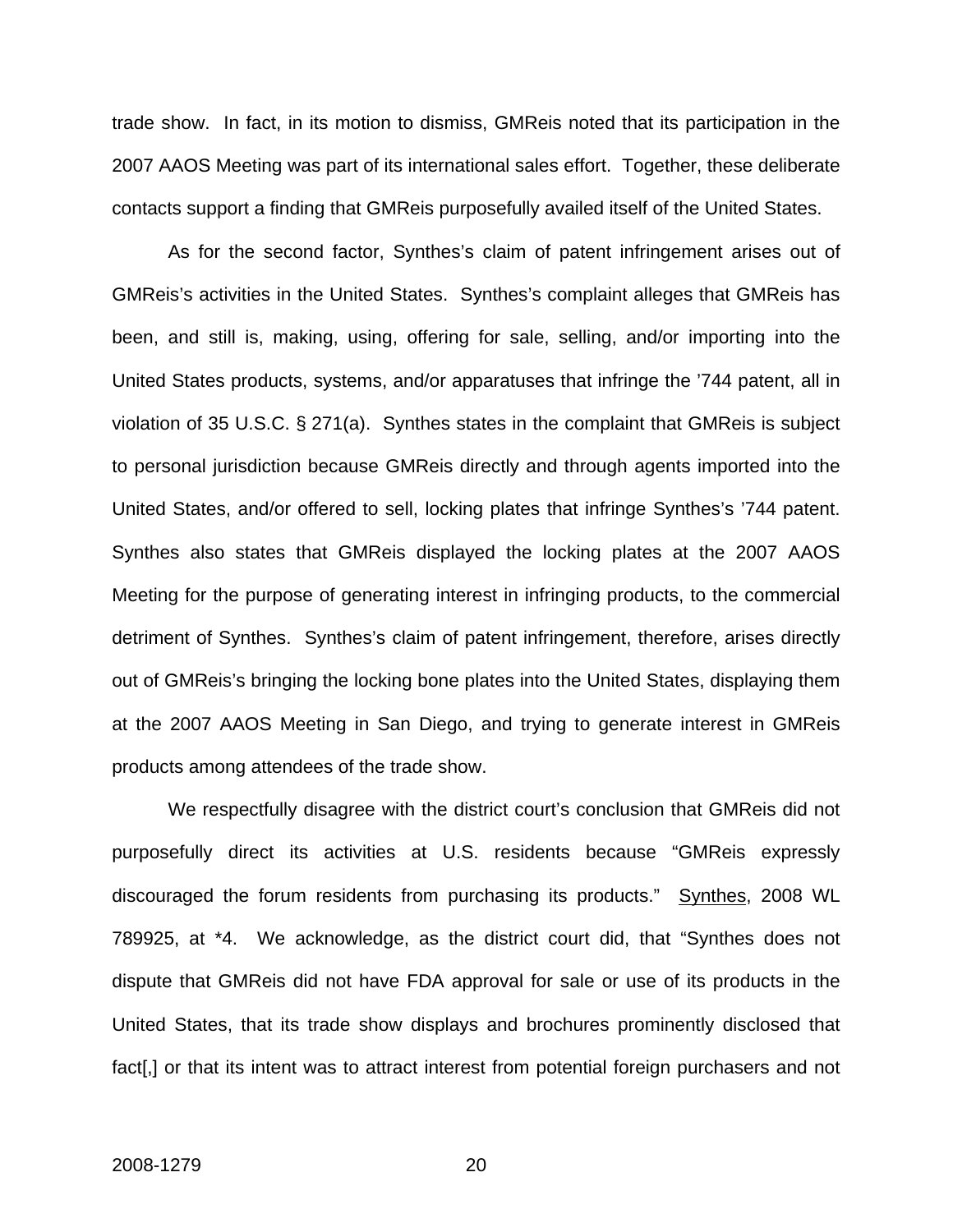purchasers from the United States." Id. However, while these facts do tend to show that GMReis's sales efforts were purposefully not directed at U.S. residents, they do not change the undisputed facts that GMReis purposefully directed its travel with the sample locking bone plates to the United States and then displayed those products at a trade show in the United States attended by U.S. residents. GMReis was present in the United States through two of its employees (including its Chief Executive Officer), both of whom conducted company business at the trade show.

We see no reason to address, as both parties urge, whether Synthes made a prima facie showing that GMReis's activities in the United States constituted patent infringement under 35 U.S.C. § 271(a). As noted by the district court, personal jurisdiction, not liability for patent infringement, is at issue here.  $Id$  at  $*5$  (quoting Genetic Implant, 123 F.3d at 1458). In short, the sole question before us is whether exercising jurisdiction over GMReis comports with due process.<sup>[7](#page-21-0)</sup> Therefore, we express no view as to whether Synthes has made a prima facie showing of importation, offer to sell, or use within the meaning of § 271(a).

Because we find that GMReis's activities within the United States were sufficient to establish minimum contacts, we turn to a consideration of whether assertion of

 $\overline{a}$ 

<span id="page-21-0"></span><sup>7</sup> In Medical Solutions, Inc. v. C Change Surgical LLC, 541 F.3d 1136, 1139–40 (Fed. Cir. 2008), we were called upon to determine whether the plaintiff had made a prima facie showing that the defendant had violated 35 U.S.C. § 271(a). We had to address this question because, in asserting personal jurisdiction over the defendant, the plaintiff relied on the District of Columbia's long-arm statute, which renders personal jurisdiction proper over a non-resident defendant who "caus[es] tortious injury in the District of Columbia by an act or omission in the District of Columbia." The "tortious injury" requirement is not present in this case. The reason is that our sole inquiry is whether GMReis has sufficient minimum contacts with the United States so that the exercise of personal jurisdiction under Rule 4(k)(2) comports with due process.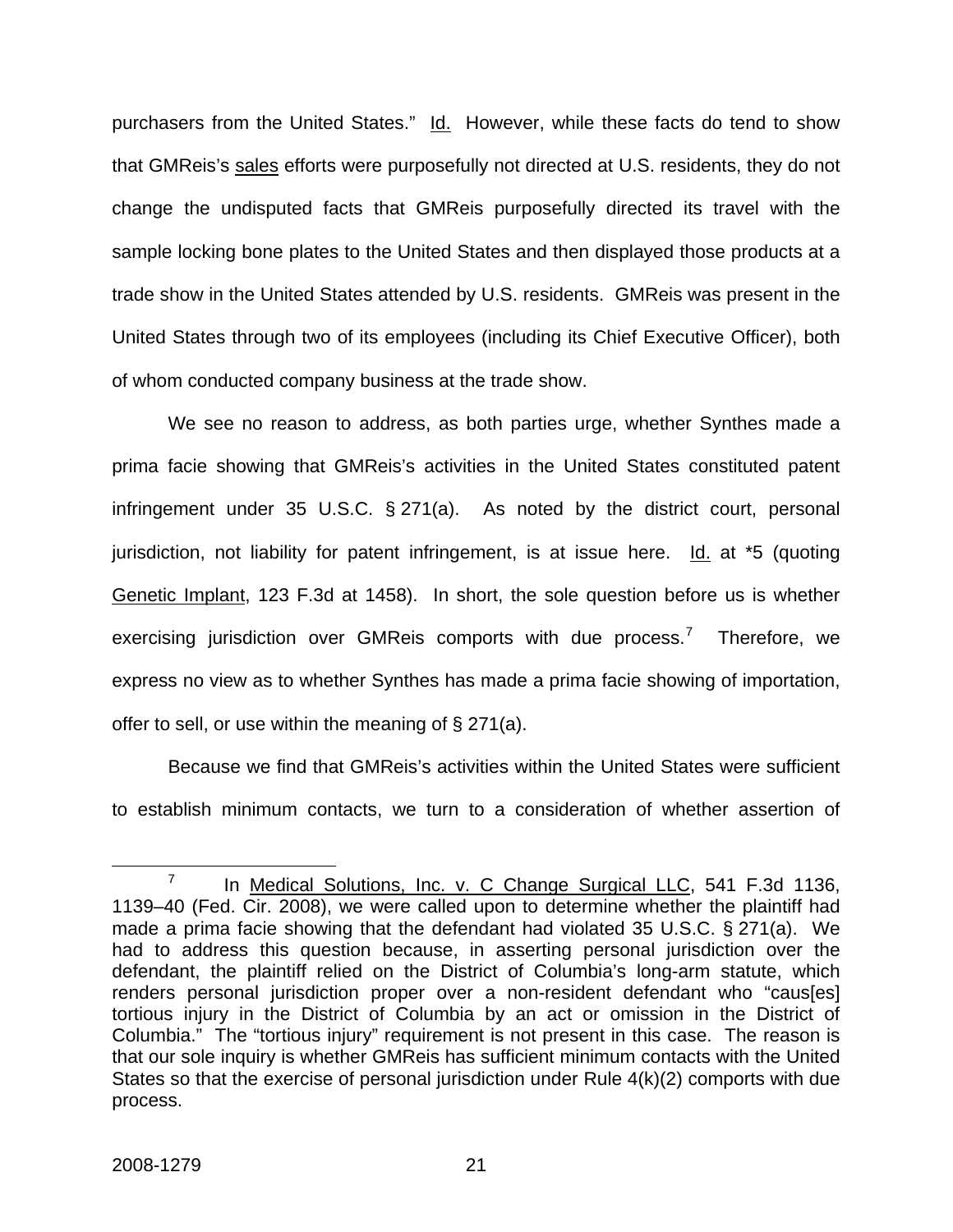jurisdiction over GMReis is reasonable and fair. To determine whether exercising personal jurisdiction would comport with "fair play and substantial justice," we consider five factors: (1) the burden on the defendant, (2) the forum's interest in adjudicating the dispute, (3) the plaintiff's interest in obtaining convenient and effective relief, (4) the interstate judicial system's interest in obtaining the most efficient resolution of controversies, and (5) the shared interest of the states in furthering fundamental substantive social policies. Burger King, 471 U.S. at 477 (quoting World-Wide Volkswagen Corp. v. Woodson, 444 U.S. 286, 292 (1980)). These factors may serve to "establish the reasonableness of jurisdiction upon a lesser showing of minimum contacts than otherwise would be required," but they may also establish a "compelling case" that would "render jurisdiction unreasonable" despite the presence of minimum contacts. Id.

We conclude that application of the five factors establishes that exercising personal jurisdiction in this case is both reasonable and fair. The burden on GMReis is significant, in that GMReis will be required to traverse the distance between its headquarters in Brazil and the district court in California, and will be required to submit itself to a foreign nation's judicial system. See Asahi Metal Indus. Co. v. Cal. App. Dep't Super. Ct., 480 U.S. 102, 114 (1987). We note, however, that "progress in communications and transportation has made the defense of a lawsuit in a foreign tribunal less burdensome." World-Wide Volkswagen, 444 U.S. at 294 (quoting Hanson, 357 U.S. at 251) (quotation marks omitted). In addition, for at least the last five years, GMReis representatives have traveled to the United States for, among other things,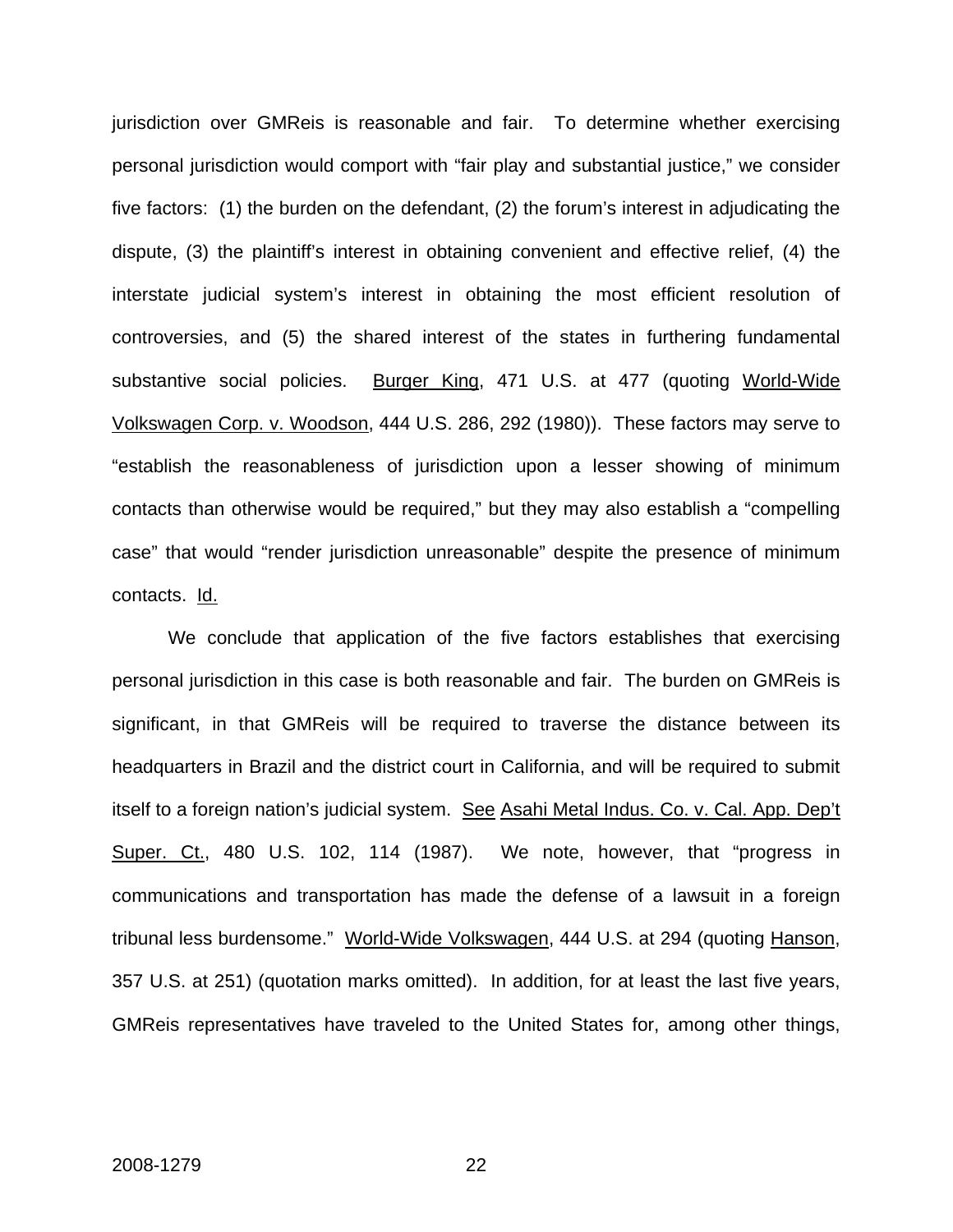trade shows, which suggests that, as far as GMReis is concerned, travel itself is not unduly burdensome.

Moreover, we think that any burden on GMReis is sufficiently outweighed by the interest of the United States in adjudicating the dispute and the interest of Synthes in obtaining effective and convenient relief, the second and third due process factors. The United States has a "substantial interest" in enforcing the federal patent laws. See Deprenyl Animal Health, Inc. v. Univ. of Toronto Innovations Found., 297 F.3d 1343, 1356 (Fed. Cir. 2002). The United States also has an interest in discouraging injuries that occur within its boundaries, including injuries resulting from patent infringement. See Beverly Hills Fan, 21 F.3d at 1568. In this case, the extent of the injury resulting from the alleged patent infringement in the United States is unclear. Synthes claims that GMReis has imported allegedly infringing locking bone plates into the United States in violation of 35 U.S.C. § 271(a), and that the value of the '744 patent is diminished by GMReis's use of the United States as a platform for its commercial activities. GMReis counters, however, that the dispute between Synthes and GMReis amounts to only \$105—the value of the five GMReis locking bone plates displayed at the 2007 AAOS Meeting. While we express no view as to Synthes's likelihood of success on the merits, we are not prepared to say that Synthes has failed to allege an injury for which it has an interest in obtaining relief. In short, we conclude that Synthes has an interest in obtaining a judgment of infringement and injunctive relief.

To the extent that the fourth and fifth due process factors apply when the United States is the forum, we think they favor jurisdiction in this case. Both factors are concerned with the potential clash of substantive social policies between competing fora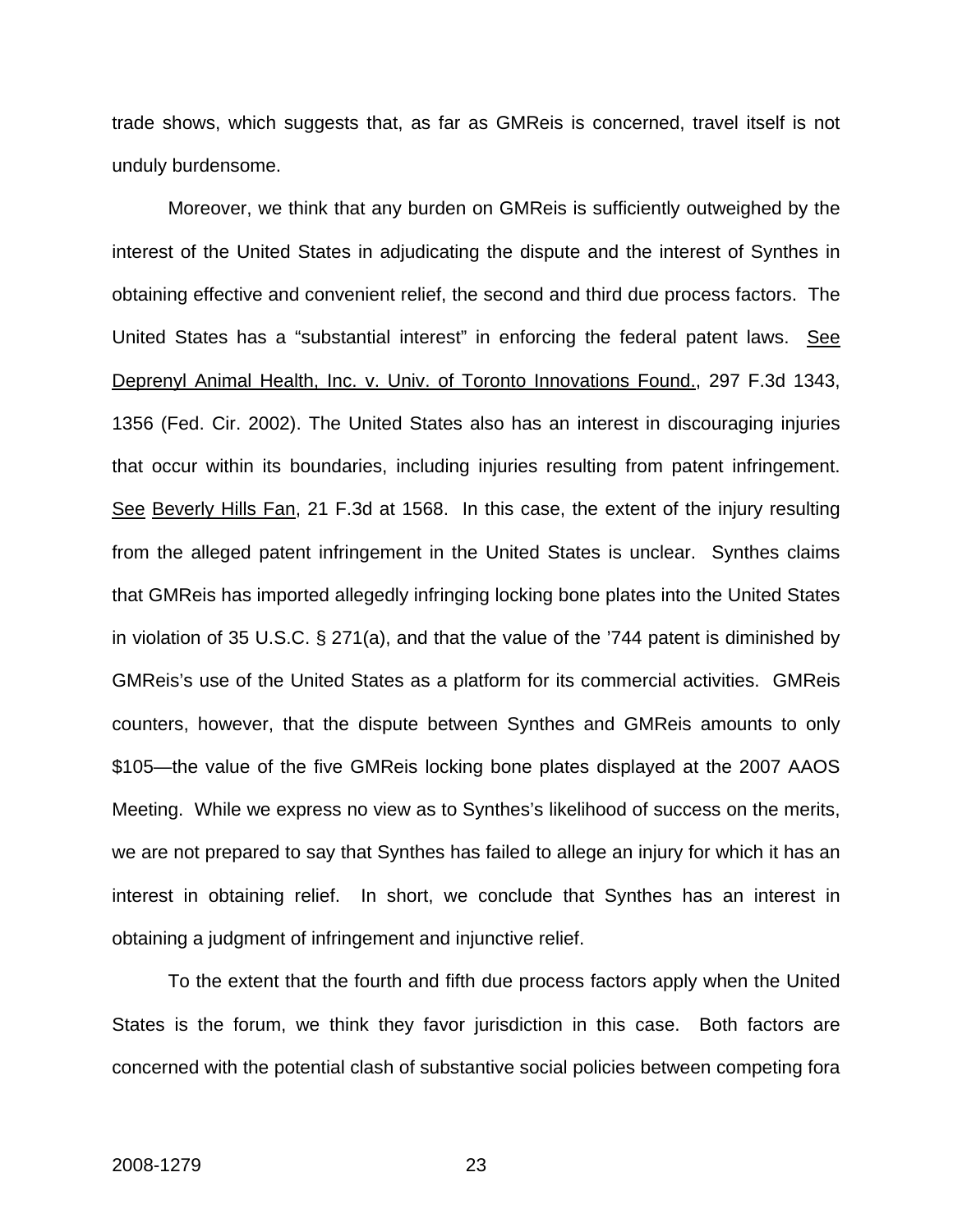and the efficiency of a resolution to the controversy. Burger King, 471 U.S. at 477. As far as the fourth factor is concerned, here the forum is the United States, so no other U.S. forum is available to Synthes for its patent infringement claim. Put another way, there is no U.S. forum with which to compare the efficiency of a resolution or with respect to which there is a clash of social policies. If we look to the procedural and substantive interests of other nations, we have no reason to believe that "the Federal Government's interest in its foreign relations policies" with Brazil will be hindered by allowing the district court to exercise personal jurisdiction over GMReis. See Asahi Metal Indus., 480 U.S. at 115.

As to the fifth due process factor, GMReis argues that the forum, the United States, has an interest in furthering the social policy favoring the exchange of technological ideas and business. We agree that the United States has an interest in not chilling trade show attendance by foreign inventors, entrepreneurs, and customers. However, we do not view our decision as barring convention center doors to foreign entities. Interested parties, foreign and domestic, are welcome to attend trade shows in the United States, set up booths, and discuss their products. If, however, as in this case, a party brings allegedly infringing products to a trade show, we do not see the Due Process Clause of the Fifth Amendment standing in the way of a district court's exercise of jurisdiction over the party.

In sum, this is not "one of those rare cases in which 'minimum requirements inherent in the concept of "fair play and substantial justice" . . . defeat the reasonableness of jurisdiction even [though] the defendant has purposefully engaged in forum activities.'" Asahi Metal Indus., 480 U.S. at 116 (Brennan, J., concurring in part